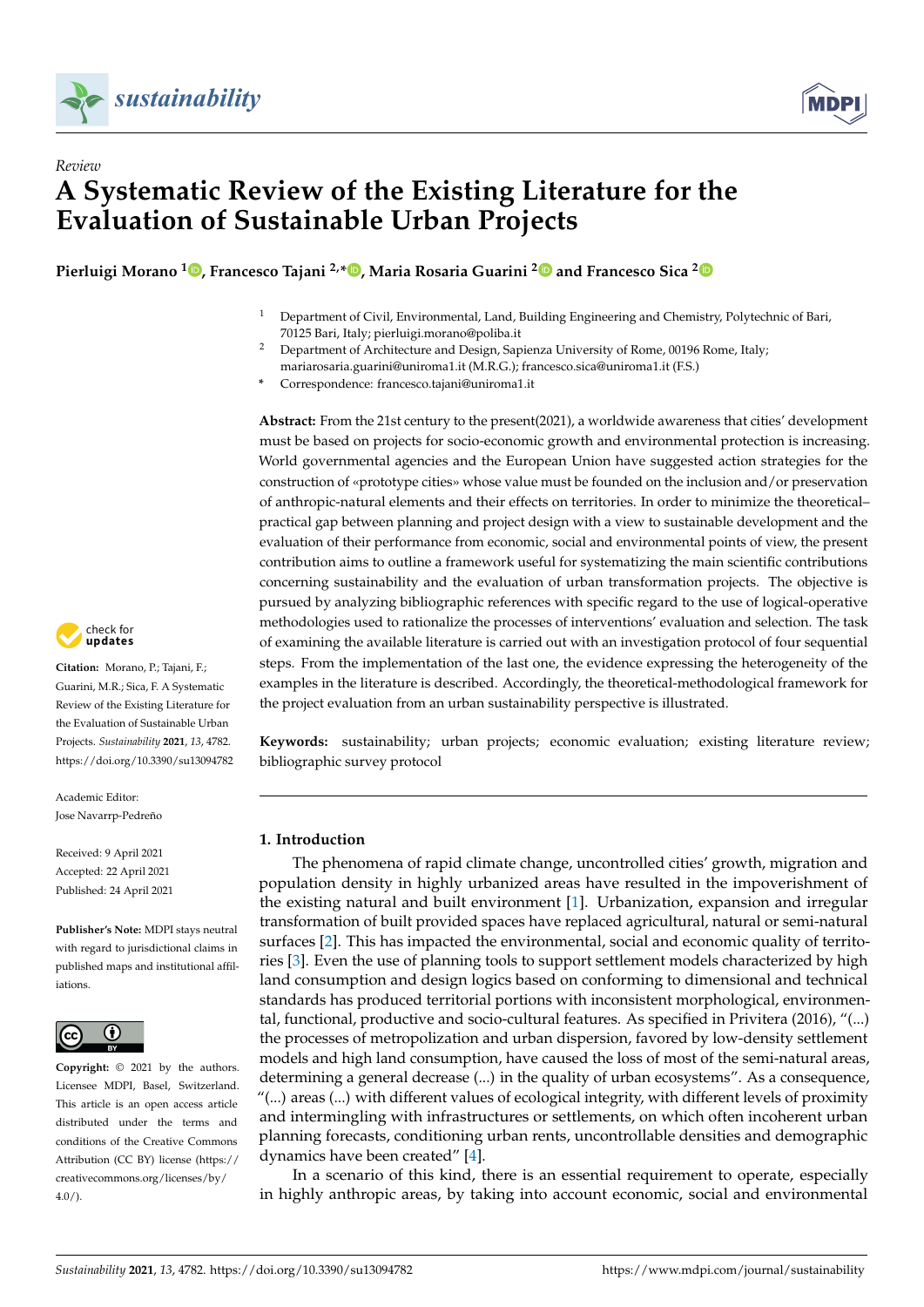inequalities that characterize the same urban ecosystem, and thus to implement actions that encourage both economic growth and the protection of existing natural and environmental resources, as well as the protection of the citizens' well-being and psycho-physical health [\[5,](#page-14-1)[6\]](#page-14-2) (in other words, actions capable of promoting sustainable development and integrated city growth).

From the second half of the 20th century onwards, international and European institutions proposed guidelines with specific regard to urban sustainability. In 1987, the World Commission on Environment and Development suggested "(...) sustainable urban development should ensure that the needs of present generations are met without compromising the ability of future generations to meet their own needs" [\[7\]](#page-14-3). In 1991, the World Conservation Union stated that "for urban development to be sustainable, it must ensure an improvement in the quality of life, without exceeding the carrying capacity of the underlying urban ecosystems" [\[8\]](#page-14-4).

In some European countries, such as Finland and Belgium, actions to safeguard existing natural capital are implemented as strategic resource for sustainable city development [\[9\]](#page-14-5). This is also in response to the programmatic provisions of the Thematic Strategy for the Urban Environment [\[10\]](#page-14-6) and is at the basis of some European Concerted Research Actions, such as the COST Action E12 (2005) "Urban Forests and Trees" [\[11\]](#page-14-7) and the COST Action E39 (2006) "Forests, Trees and Human Health and Well-Being" [\[12\]](#page-14-8).

In 2007, with the Leipzig Charter on Sustainable European Cities and Towns, the European Commission defined the set sustainable goals to be pursued in the European member states with specific measures aimed at revitalizing cities by acting not only on the built environment but also on society, the economy, culture and the environment [\[13\]](#page-14-9). In 2015, the United Nations (UN) approved the Global Agenda for Sustainable Development, which defined 17 Sustainable Development Goals (SDGs) that member states agreed to pursue by 2030. Among them, the SDG 11 aimed at "(...) making cities and human settlements inclusive, safe, resilient and sustainable by improving the quality of the environment and safeguarding the natural, cultural and social capital of the city" [\[14\]](#page-14-10), which is of particular interest for urban regeneration actions. To date, the European Green New Deal strategy is guiding the development policies of the member states towards the goals of ecological transition and the de-carbonization of cities with measures aimed at making energy production more sustainable and improving citizens' lifestyles.

## **2. Literature Review**

The focus on sustainability issues in the urban context has generated a growing number of publications in the literature characterized by innovative use of multiple, and often integrated, methods and tools to support the pursuit of economic, social and environmental growth objectives in cities. In some references, for the purpose of an easier and more immediate implementation of sustainability at urban and territorial scales, thematic maps have been produced, including assessment techniques, geo-spatial analysis tools and methodologies based on the use of performance indicators linked to the 2030 Agenda. The definition and use of thematic maps for evaluation practices' realization in the name of the transparency and formulation of effective and rational judgments is found to have been activity carried out in support of real estate valuations [\[15–](#page-14-11)[17\]](#page-14-12); an analysis of the effects of urban transformation interventions on real estate values [\[18\]](#page-14-13); investments risk assessment [\[19](#page-14-14)[,20\]](#page-14-15); auditing of the civil and environmental engineering constructions financial feasibility [\[21\]](#page-14-16); soil sealing [\[22\]](#page-14-17); urban sprawl detection and monitoring actions [\[23,](#page-14-18)[24\]](#page-14-19); and complex decision-making systems based on multiple judgement criteria of various kinds [\[25\]](#page-14-20).

In other literary studies, however, more than the use of maps and spatial information systems, one also finds the definition and application of composite indicators, i.e., indices, for measuring the overall level of sustainable well-being representative of the urban quality in the city. These indices reflect not only the productive capacity of places (generally expressed through the macro-economic indicator of gross domestic product (GDP)), but also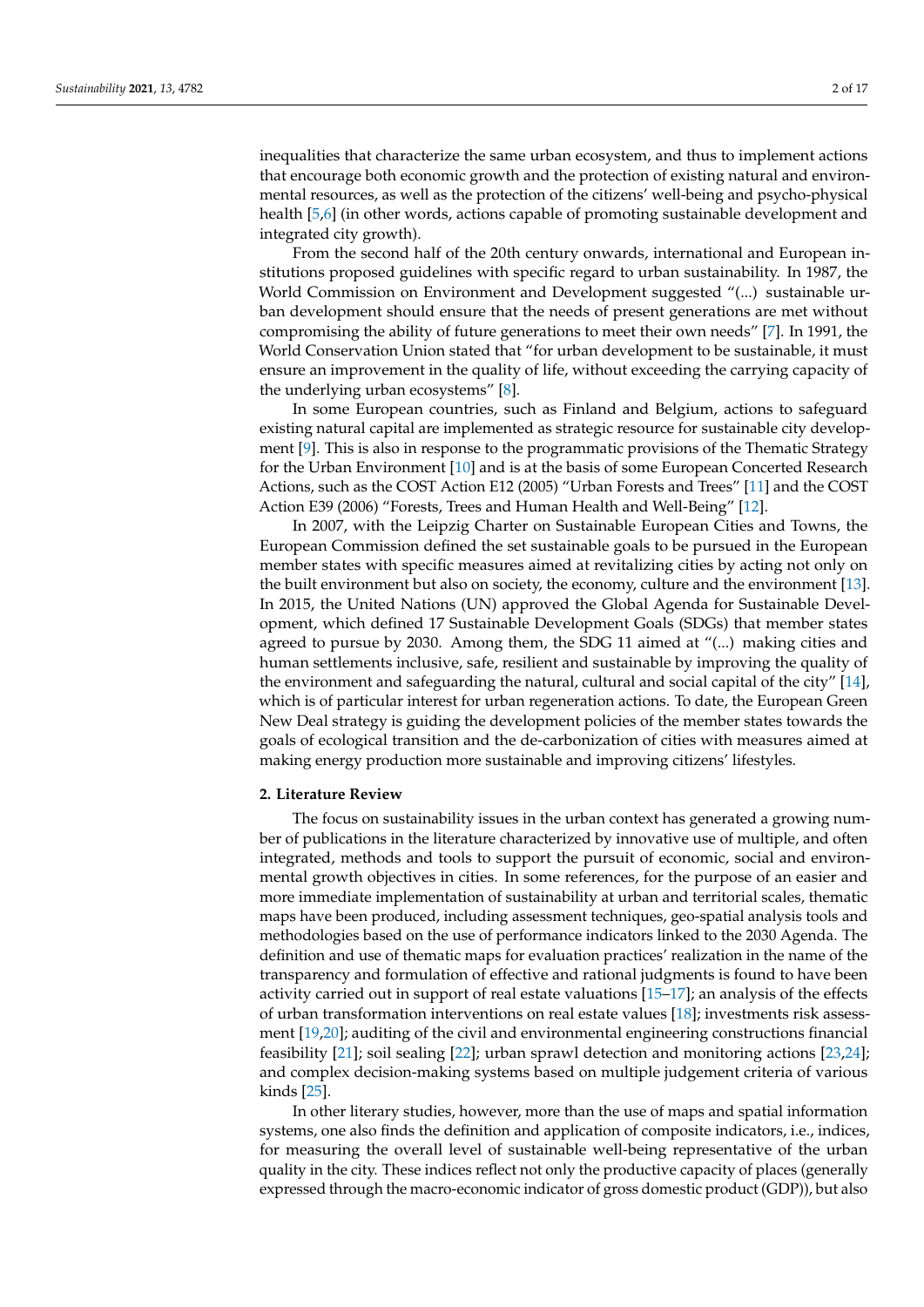take into account the specific urban ecosystem features (e.g., the amount of green space) and the existing socio-cultural system. In general, these are evaluation parameters used in urban economic-environmental analyses. Among the best-known indices in the literature there are the Ecological Footprint [\[26\]](#page-14-21), Environmental Sustainability Index [\[27\]](#page-14-22), Environmental Performance Index [\[28\]](#page-14-23), European Green Cities Index [\[29\]](#page-15-0), Genuine Savings [\[30\]](#page-15-1), Human Development Index [\[31\]](#page-15-2), Index of Sustainable Economic Welfare [\[32\]](#page-15-3), Genuine Progress Indicator [\[33\]](#page-15-4) and Well Being Index [\[34\]](#page-15-5). The main fields of use for these indices are in two main research areas. The first one checks atmosphere, water, soil and energy systems in relation to the components at the scale of city, province, region and state [\[35\]](#page-15-6). The second one examines the development policies of territorial contexts (urban, transport, tourism, and cultural policies) for monitoring their effects and resilience over time [\[36–](#page-15-7)[38\]](#page-15-8).

In order to minimize the theoretical–practical gap between the planning and design of sustainable development interventions and the assessment of the performance of each intervention from economic, social and environmental points of view, i.e., according to the dimensions of sustainability, this paper intends to outline a framework useful for systematizing the main scientific contributions concerning sustainable development and its achievement in an urban context. The objective is pursued by analyzing the bibliographic references with specific regard to the use of logical-operative methodologies with which to rationalize the evaluation and selection of interventions processes to be implemented considering economic, social and environmental targets. The proposed bibliographic survey pursues the multiple objectives of providing the state of the art (i) on the main scientific contributions regarding sustainability and economic evaluation of urban interventions; and (ii) on the evaluation methodologies and tools implemented to measure the performance characteristics of urban projects in sustainable way. The process of collecting, cataloguing and examining the existing literature is made according to an appropriate investigation protocol that consists of sequential steps. From the implementation of the proposed protocol, the evidence expressing the heterogeneity of the examples in literature is described. Accordingly, a theoretical-methodological framework for the evaluation and selection of interventions from an urban sustainability perspective is defined. The last one will express logical and operative actions to support a preliminary sustainable assessment for projects management in urban contexts. On the basis of it, the novelty of the current review is placed. In an attempt to reduce the possible gap between experience-based research and practical requirements related to urban project assessment, the systematic analysis of existing literature provides theoretical, methodological and operative support to public and private operators in the act of evaluating initiatives, in accordance with their financial interests and in compliance with economic, social and environmental sustainability principles as declared in the Agenda 2030.

The paper is structured in the following sections. Section [3](#page-2-0) (Method) illustrates the steps underlying the survey methodology implemented for the search and consultation of existing literature. In Section [4](#page-5-0) (Application), the proposed survey protocol is implemented to a bibliographic analysis on the sustainability. In Section [5](#page-10-0) (Discussion), the main methodological and logical-operational evidence of the scientific contributions collected from the literature at the basis of the theoretical assessment framework for sustainable urban projects is illustrated. Finally, in Section  $6$  (Conclusions) the conclusions of the research are presented.

#### <span id="page-2-0"></span>**3. Method**

The methodological approach for the investigation of the existing literature is aimed at identifying, classifying and examining the most reliable, relevant, up-to-date papers on urban design and the implementation of evaluation models to support the urban interventions of economic, social and environmental sustainability.

The investigation phase of existing literature is developed with a proposed scoping review protocol. It is constituted by four main steps. The definition of these steps is inspired by the Preferred Reporting Items for Systematic Reviews and Meta-Analyses (PRISMA)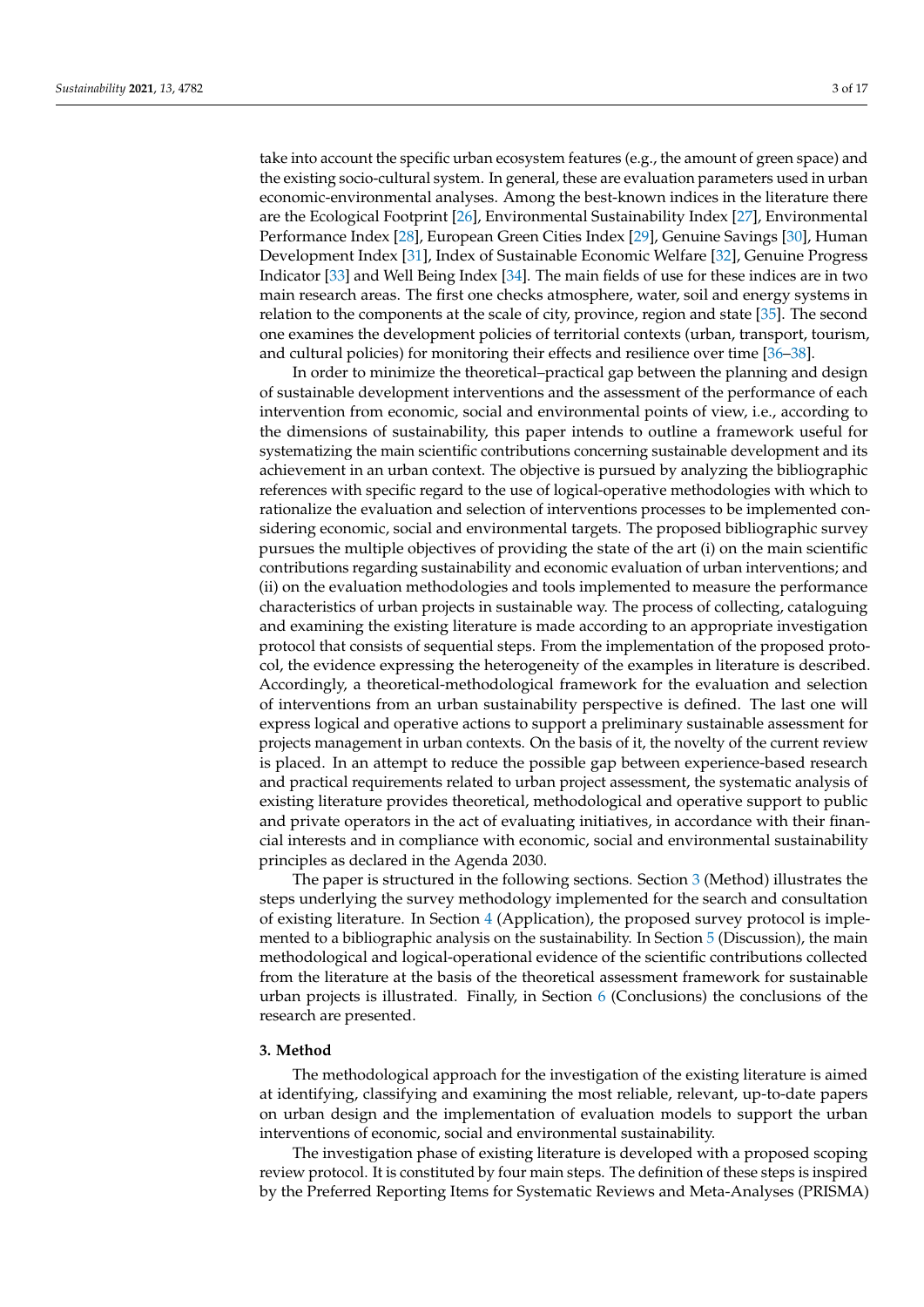Statement available at <http://prisma-statement.org/> (accessed on 3 January 2021). This is a document that consists of a 27-item checklist and a flow-diagram, and aims to guide authors in the development of a systematic review protocol.

The steps of the proposed scoping review protocol are as follows:

- Step 1. Construction of the study meta-sample by search queries in most frequently used research tools by the scientific community for bibliographic searches (e.g., Scopus, Web of Science);
- Step 2. Studies selection browsing the abstract and keywords of the collected papers;
- Step 3. Studies clustering according to the sustainable dimensions;
- Step 4. Studies classification on the basis of evaluation methodology and tools implemented in the corresponding case-studies.

Below the description of each 4 step is reported.

#### *3.1. Step 1: Construction of the Study Meta-Sample with Search Queries in Internet Browsers*

The survey on the existing bibliography is carried out by search queries implemented with the Elsevier Scopus tool. It can be used freely after registering on the corresponding website <https://www.scopus.com> (accessed on 7 January 2021). The search of the bibliographic references to be examined is made with key-words typed in the TITLE-ABS-KEY box on Scopus web-site. With this box it is possible to search title, abstract and keywords of the scientific contributions published in international journals but not listed in the Scopus information catalogue. By consulting the Scopus database, the starting meta-sample of the study is identified.

#### *3.2. Step 2: Studies Selection*

In order to shorten the meta-sample size in terms of the articles number extracted by Scopus search tool and to identify which of the collected contributions may be of greater scientific significance with respect to the objective underlying the proposed review, the scientific works included in the meta-set are evaluated qualitatively. Each paper and its journal are assessed with bibliometric quality indicators (I). The use of appropriate parameters allows one to make judgments on the scientific contribution value and its impact on the scientific production after the publication date by the journal of affiliation.

The evaluation matrix of the scientific quality performance of the starting metasample is realized. A composite quality indicator (CQI) from the combination of the indicator values at the i-th bibliographic reference is defined. The CQI index of the i-th work is measured by summing each indicator value normalized in the range (0–1). The normalization process is carried out by relating the value of the i-th quality indicator I to the maximum value of the corresponding numerical series referring to the i-th bibliographic reference. According to the numerical significance of the CQI index, a decreasing list of the analysis elements is drawn up in terms of scientific relevance.

The identification phase of the scientifically relevant contributions is carried out by comparing the list constructed according to the CQI index with the priority scale proposed by Saaty (1980). The latter is characterized by the identification of increasing numerical values, which is useful to heuristically identify the absolute and relative importance among typologically similar elements. In this case, Saaty's scale is used to identify scientifically relevant publications on urban sustainability. According to Saaty's numerical scale, four ranges are identified (1–3), (3–5), (5–7) and (7–9). Normalizing the extremes of each range with the maximum value in Saaty's scale, the following ranges are obtained: (0.1–0.3), (0.3– 0.5), (0.5–0.7) and (0.7–1.0). Each of the four ranges of normalized extremes is associated with a different relevance degree. Table [1](#page-4-0) illustrates the degrees of scientific relevance proposed for each of the sub-ranges of numerical definition normalized by Saaty's scale. The relevance degrees are expressed in terms of qualitative judgments ("little relevant", "sufficiently relevant", "very relevant" and "absolutely relevant"). The value ranges in Table [1](#page-4-0) are listed in ascending order.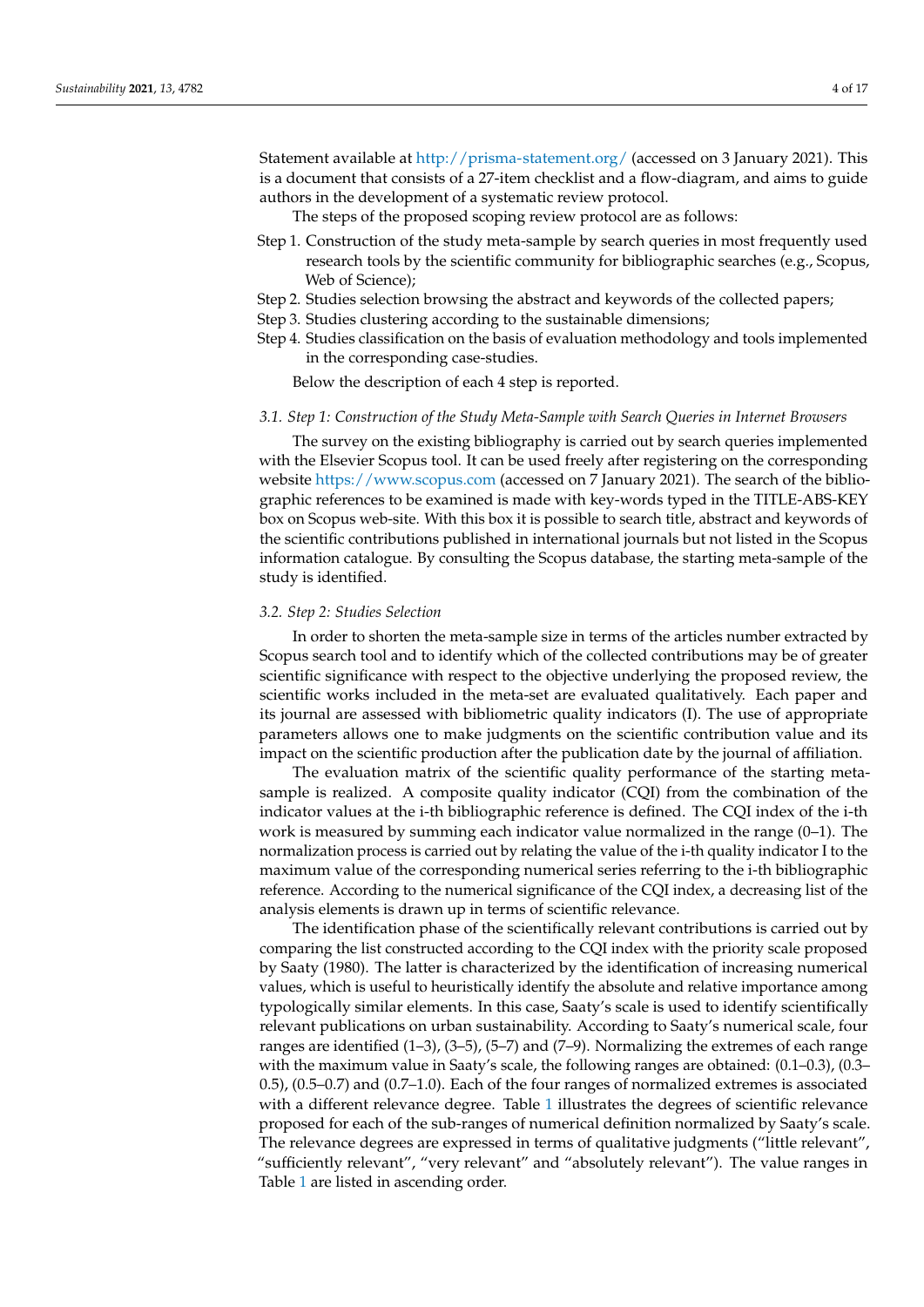| Values Range | <b>Scientific Relevance Degrees</b> |
|--------------|-------------------------------------|
| $0.1 - 0.3$  | Little relevant                     |
| $0.3 - 0.5$  | Sufficiently relevant               |
| $0.5 - 0.7$  | Very relevant                       |
| $0.7 - 1.0$  | Absolutely relevant                 |

<span id="page-4-0"></span>**Table 1.** Relevance levels and corresponding values range.

According to the indications of Table [1](#page-4-0) and the CQI index for i-th contribution, the corresponding scientific relevance degree is identified. So, the real study sample as a basis for the subsequent analyses is defined.

#### *3.3. Step 2: Studies Clustering*

The output of Step 2 is a preliminary requirement for the cataloguing of articles according to the sustainability aspect (of environmental, economic and social type) most highly evaluated in the i-th study.

The identification of the sustainability type most frequently observed in each of the publications identified after Step 2 is regulated by the use frequency of the keyword "sustainability" with the attributes representing its dimensions ("economic", "social" and "environmental"). The estimation of the keyword frequency is made comparing the times in which the combination of words "economic AND/OR social AND/OR environmental sustainability" is reiterated in the work text.

Three clusters are defined according to the type of sustainability that characterizes the survey works. They can be represented according to a functional interdependence logic carried out by means of the Euler–Venn set theory [\[39\]](#page-15-9). Specifically, it is possible to refer to a graphic organization of collected data as in Figure [1.](#page-4-1)

<span id="page-4-1"></span>

**Figure 1.** Sustainability tetrahedron and spatially independent sub-units. **Figure 1.** Sustainability tetrahedron and spatially independent sub-units.

Figure 1 illustrat[es](#page-4-1) the "sustainability tetrahedron", which is constructed along three main axes, each for a specific dimension of sustainability, on which the relative keyword frequency can be measured. The tetrahedron is composed of three spatially independent sub-domains, which include the bibliographic references characterized by the combination of one, or more, sustainability dimensions.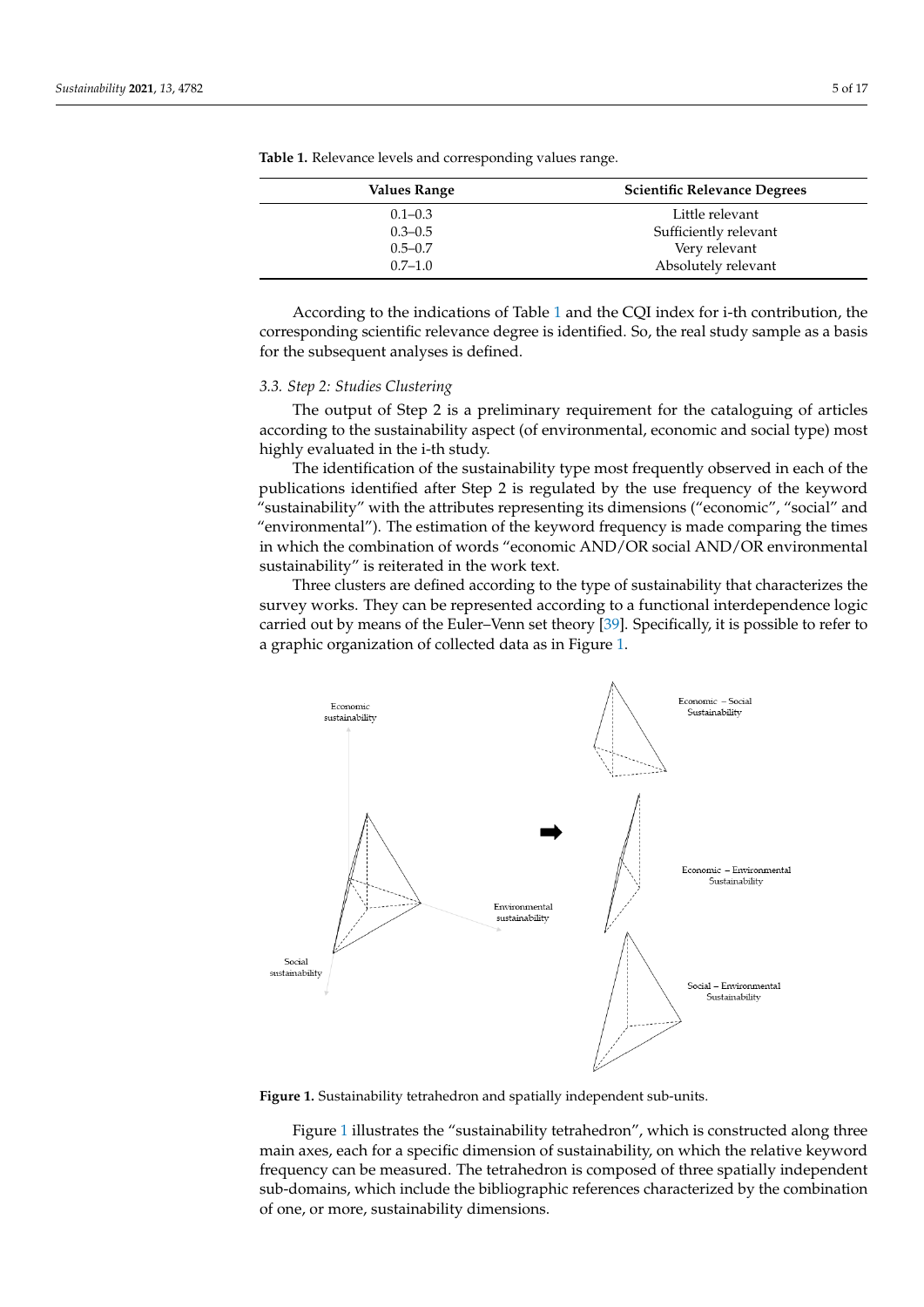## *3.4. Step 4: Studies Classification*

Having identified the spatially independent sub-units into which the bibliographic references according to the prevailing sustainability dimension will be included, the works of each domain are classified. Specifically, an information matrix is constructed, in which each reference article is evaluated in terms of (i) specific objective of urban sustainability, (ii) methodology, (iii) tool and (iv) aspects of sustainability explored by the authors in their contribution. The collection of these information types is preparatory to the discussion phase (Section [4\)](#page-5-0) on the main methods and tools used to evaluate urban projects from the sustainable development perspective.

In the next section (Section [3\)](#page-2-0), the results of the implementation of each of the described steps are illustrated.

## <span id="page-5-0"></span>**4. Application**

## *4.1. Step 1: Construction of the Study Meta-Sample through Search Queries in Internet Browsers*

The construction of the meta sample is carried out with the Scopus search tool, which can be accessed by the corresponding website (accessed on 7 January 2021). In the TITLE-ABS-KEY box, 6 Key-Words (KW) are textually included: (KW1) "sustainability", (KW2) "urban", (KW3) "renewal" OR "requalification", (KW4) "econom\*", (KW5) "models" OR "model" and (KW6) "evaluation" AND/OR "appraisal". Boolean operators (AND-OR) are used to express, respectively, the contemporaneity and surrogacy between some of the key-words considered. The years 2010 to 2020 are the reference time range for the analysis of the existing literature.

Figure [2](#page-5-1) shows graphically the result of the bibliographic research obtained through the Scopus search tool. Specifically, the absolute value of the documents is deduced by inserting KW1 in the TITLE-ABS-KEY box of Scopus and progressively adding to it the others taken as reference. This sequence is aimed at guaranteeing a lexical-graphic order and a top-down phenomenal approach. For the purposes of constituting the meta-sample of the study, the 6 KWs are included together. The total number of documents found in the literature is 25, of which 16 are scientific articles published in indexed journals. As the literature is 25, of which 16 are scientific articles published in indexed journals. As elements of the meta-sample of the study, the 16 papers are taken into account. elements of the meta-sample of the study, the 16 papers are taken into account.

<span id="page-5-1"></span>

**Figure 2.** Identification of the meta study sample.

## **Figure 2.** Identification of the meta study sample. *4.2. Step 2: Studies Selection*

*4.2. Step 2: Studies Selection*  The 16 papers defined with the Step 1 are evaluated from the point of view of quality and impact that the single contribution has scientifically according to the affiliation journal.<br>
and interval

 $\alpha$  impact that the single contribution has scientifically according to the affiliation  $\alpha$ index (CI) of the i-th paper; (ii) the Scimago Journal Rank (SJR), and (iii) the Source<br>Nexus lined Investigation Persy (CND) of the urfaunce issued These matrice are taken from the Scopus information system. As reported on the Elsevier website at [https://www.](https://www.elsevier.com) [elsevier.com](https://www.elsevier.com) (accessed on 7 January 2021) in authors' instruction sector, the (i) is an index elsevier.com (accessed on 7 January 2021) in authors' instruction sector, the (i) is an index  $t_{\text{c}}$  intervent (website  $\alpha$  reported on the Elsevier website at  $\mu$  at  $\mu$  at  $\mu$  at  $\alpha$  reported on the Elsevier website at  $\mu$  reported on the Elsevier website at  $\mu$ of citations among publications, and it allows the user to easily establish which one is more Among the quality indicators, the following are taken into account: (i) the citation Normalized Impact per Paper (SNPI) of the reference journal. These metrics are taken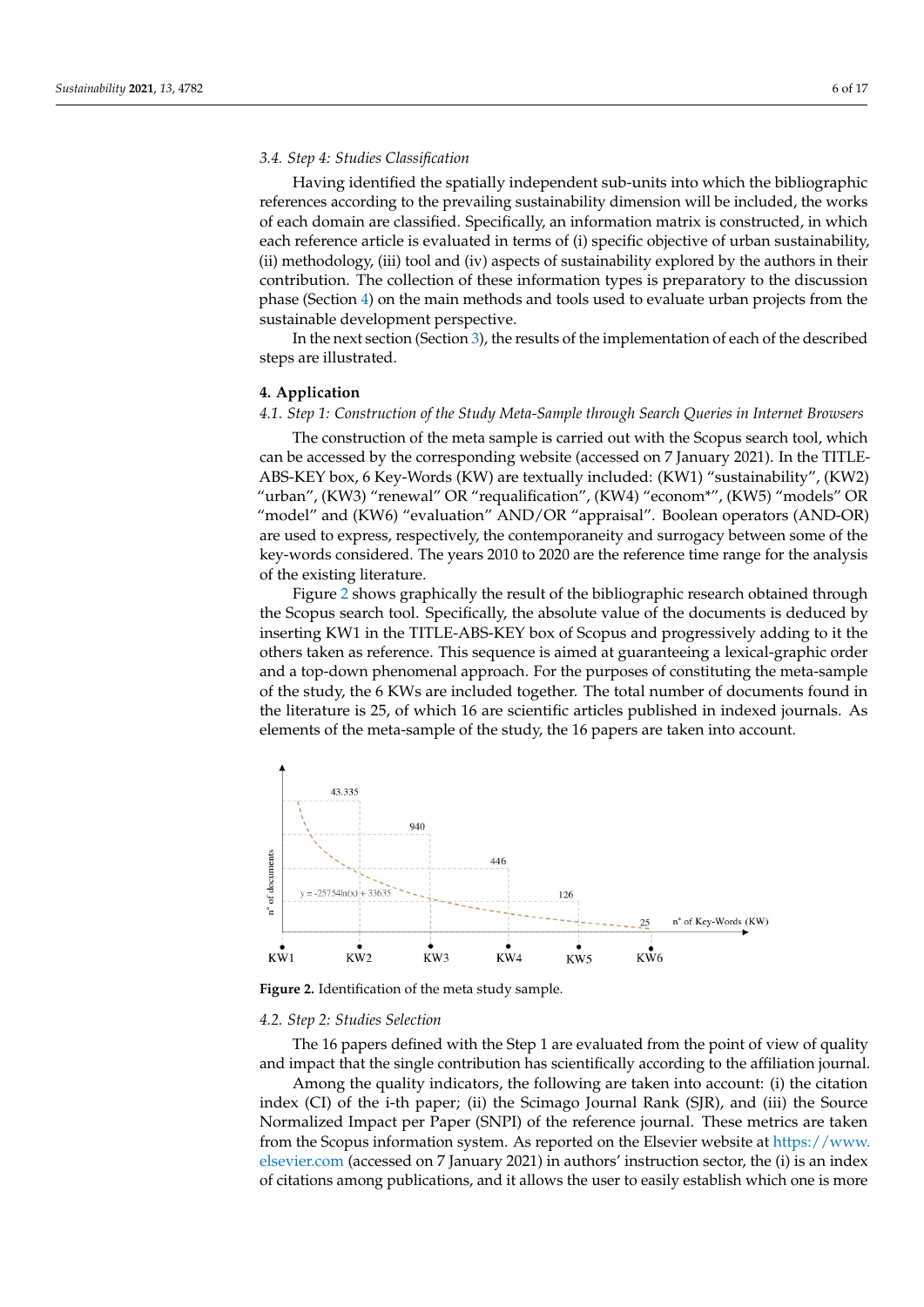cited than another; the (ii) measures the scientific influence degree of academic journals; and the (iii) accounts for field-specific differences in citation practices.

Table [2](#page-6-0) shows the evaluation matrix of the scientific quality performance of the starting meta-sample of 16 articles. In addition to the quality indicators considered for each paper of the meta-sample, the year of publication and the journal in which it is published are reported. In Table [3,](#page-7-0) the composite quality indicator (CQI) index of the i-th paper is computed from the combination of the normalized indicator values in the interval (0–1).

<span id="page-6-0"></span>

|                | <b>Document Title</b>                                                                                                                                          | Year | Source                                                                                               | CI               | <b>SJR</b><br>(2019) | <b>SNPI</b><br>(2019) |
|----------------|----------------------------------------------------------------------------------------------------------------------------------------------------------------|------|------------------------------------------------------------------------------------------------------|------------------|----------------------|-----------------------|
| 1              | Sustainability of urban regeneration projects: novel selection<br>model based on analytic network process and zero-one goal                                    | 2020 | Land Use Policy                                                                                      | 0                | 1.479                | 1.717                 |
| $\overline{c}$ | programming<br>Policy Framework and Mechanism of Life Cycle Management of<br>Industrial Land (LCMIL) in China                                                  | 2020 | Land Use Policy                                                                                      | 0                | 1.479                | 1.717                 |
| 3              | Dynamics of three-dimensional ecological footprint of Zhejiang<br>coastal zone and its influencing factors based on GTWR model                                 | 2020 | Ying yong sheng tai xue<br>bao = The Journal of<br>Applied Ecology                                   | $\boldsymbol{0}$ | 0.292                | 0.385                 |
| $\overline{4}$ | Identification and evaluation of the renewal of industrial land in<br>master planning: the case of Lijia, China                                                | 2020 | Open House International                                                                             | 2                | 0.149                | 0.21                  |
| 5              | Privately owned public spaces and regeneration of contexts of<br>value                                                                                         | 2020 | Journal of Engineering and<br><b>Applied Science</b>                                                 | $\boldsymbol{0}$ | 0.101                | 0.032                 |
| 6              | Inheritance or variation? Spatial regeneration and acculturation<br>via implantation of cultural and creative industries in Beijing's<br>traditional compounds | 2020 | Habitat International                                                                                | 0                | 1.543                | 2.02                  |
| 7              | The sustainability of urban renewal projects: a model for<br>economic multi-criteria analysis                                                                  | 2017 | Journal of Property<br><b>Investment and Finance</b>                                                 | 59               | 0.483                | 1.505                 |
| 8              | Type classification of rural settlements and its consolidation<br>models based on the coupling of system factor characteristics                                | 2016 | Beijing Daxue Xuebao<br>(Ziran Kexue Ban)/Acta<br>Scientiarum Naturalium<br>Universitatis Pekinensis | $\overline{2}$   | 0.144                | 0.349                 |
| 9              | Renewing bus fleet into diesel plug-in hybrid electric vehicles:<br>Environmental implications in a medium-size city in Italy                                  | 2015 | <b>WSEAS</b> Transactions on<br>Environment and<br>Development                                       | $\boldsymbol{0}$ | 0.119                | 0.362                 |
| 10             | Ecological network analysis for economic systems: growth and<br>development and implications for sustainable development                                       | 2014 | PLoS ONE                                                                                             | 44               | 1.023                | 1.205                 |
| 11             | A financial appraisal of business improvement districts in the<br>UК                                                                                           | 2014 | <b>Environment and Planning</b><br>C: Government and Policy                                          | 3                | 0.998                | 1.573                 |
| 12             | Integrated modelling for sustainability appraisal ofurban river<br>corridors: going beyond compartmentalised thinking                                          | 2013 | Water Research                                                                                       | 10               | 2.932                | 2.542                 |
| 13             | Locally based development tools for identifying opportunities<br>and evaluating port area strategies of Rijeka                                                 | 2013 | Sustainability<br>(Switzerland)                                                                      | $\overline{2}$   | 0.581                | 1.165                 |
| 14             | Strategic vision of a Euro-Mediterranean port city: A case study<br>of palermo                                                                                 | 2013 | Sustainability<br>(Switzerland)                                                                      | 11               | 0.581                | 1.165                 |
| 15             | Scenario analysis for sustainable development of Chongming<br>Island: water resources sustainability                                                           | 2012 | Science of the Total<br>Environment                                                                  | 34               | 1.661                | 1.977                 |
| 16             | Monitoring trends of urban development and environmental<br>impact of Beijing, 1999-2006                                                                       | 2011 | Science of the Total<br>Environment                                                                  | 65               | 1.661                | 1.977                 |

**Table 2.** Assessment matrix.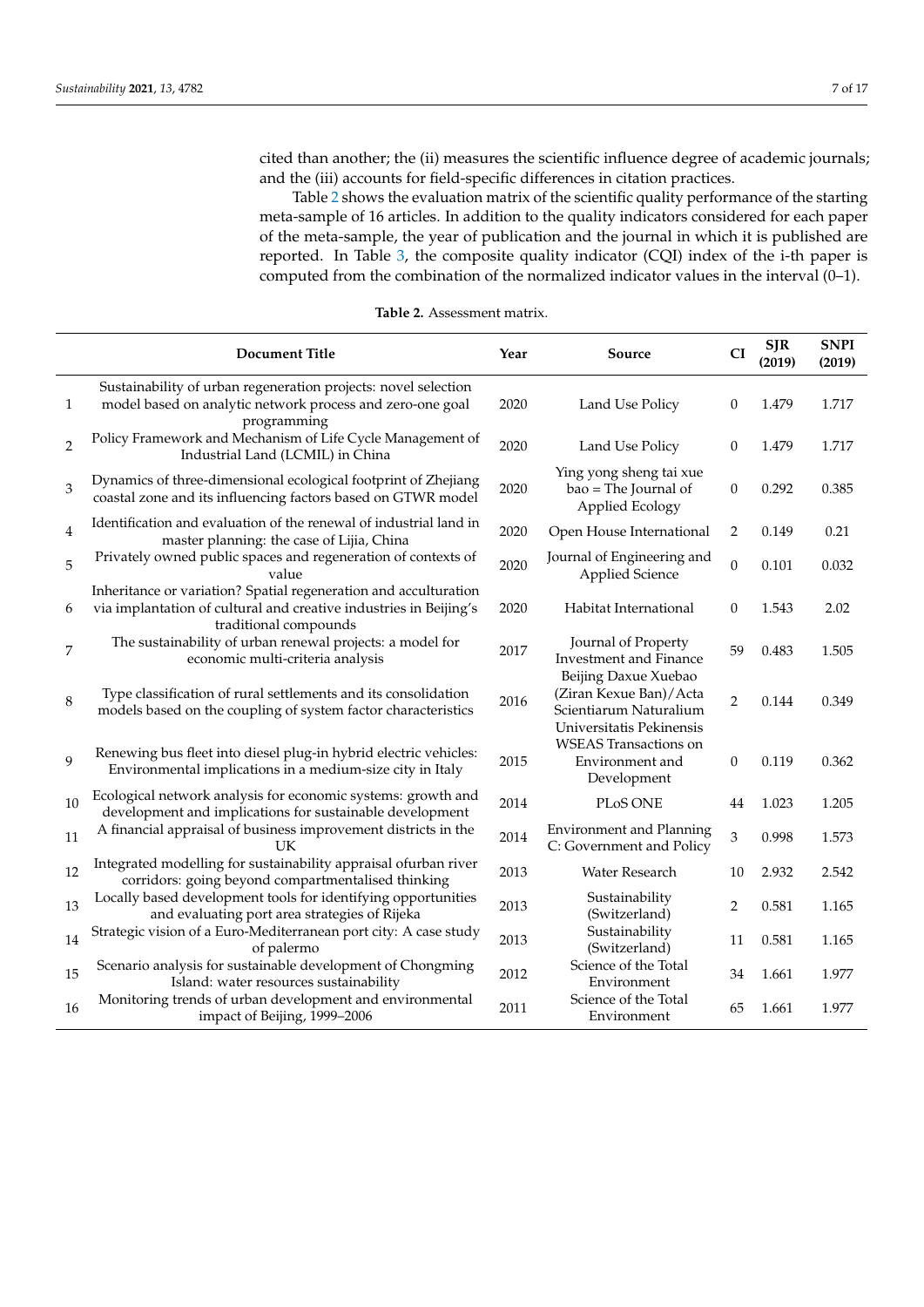L.

<span id="page-7-0"></span>

|                  | <b>Document Title</b>                                                                                                                                          | Year | Source                                                                                                 | CI    | <b>SJR</b><br>(2019) | <b>SNPI</b><br>(2019) | CQI   |
|------------------|----------------------------------------------------------------------------------------------------------------------------------------------------------------|------|--------------------------------------------------------------------------------------------------------|-------|----------------------|-----------------------|-------|
| $\mathbf{1}$     | Sustainability of urban regeneration projects: novel<br>selection model based on analytic network process and<br>zero-one goal programming                     | 2020 | Land Use Policy                                                                                        | 0.000 | 0.504                | 0.675                 | 1.180 |
| $\overline{c}$   | Policy Framework and Mechanism of Life Cycle<br>Management of Industrial Land (LCMIL) in China                                                                 | 2020 | Land Use Policy                                                                                        | 0.000 | 0.504                | 0.675                 | 1.180 |
| 3                | Dynamics of three-dimensional ecological footprint of<br>Zhejiang coastal zone and its influencing factors based<br>on GTWR model                              | 2020 | Ying yong sheng tai xue<br>bao = The journal of<br>applied ecology                                     | 0.000 | 0.100                | 0.151                 | 0.251 |
| $\overline{4}$   | Identification and evaluation of the renewal of<br>industrial land in master planning: the case of Lijia,<br>China                                             | 2020 | Open House<br>International                                                                            | 0.031 | 0.051                | 0.083                 | 0.164 |
| 5                | Privately owned public spaces and regeneration of<br>contexts of value                                                                                         | 2020 | Journal of Engineering<br>and Applied Science                                                          | 0.000 | 0.034                | 0.013                 | 0.047 |
| 6                | Inheritance or variation? Spatial regeneration and<br>acculturation via implantation of cultural and creative<br>industries in Beijing's traditional compounds | 2020 | Habitat International                                                                                  | 0.000 | 0.526                | 0.795                 | 1.321 |
| $\boldsymbol{7}$ | The sustainability of urban renewal projects: a model<br>for economic multi-criteria analysis                                                                  | 2017 | Journal of Property<br>Investment and Finance                                                          | 0.908 | 0.165                | 0.592                 | 1.664 |
| 8                | Type classification of rural settlements and its<br>consolidation models based on the coupling of system<br>factor characteristics                             | 2016 | Beijing Daxue Xuebao<br>(Ziran Kexue Ban) / Acta<br>Scientiarum Naturalium<br>Universitatis Pekinensis | 0.031 | 0.049                | 0.137                 | 0.217 |
| 9                | Renewing bus fleet into diesel plug-in hybrid electric<br>vehicles: environmental implications in a medium-size<br>city in Italy                               | 2015 | <b>WSEAS</b> Transactions for<br>Environment and<br>Development                                        | 0.000 | 0.041                | 0.142                 | 0.183 |
| 10               | Ecological network analysis for economic systems:<br>Growth and development and implications for<br>sustainable development                                    | 2014 | PLoS ONE                                                                                               | 0.677 | 0.349                | 0.474                 | 1.500 |
| 11               | A financial appraisal of business improvement districts<br>in the UK                                                                                           | 2014 | Environment and<br>Planning C:<br>Government and Policy                                                | 0.046 | 0.340                | 0.619                 | 1.005 |
| 12               | Integrated modelling for sustainability appraisal<br>ofurban river corridors: going beyond<br>compartmentalised thinking                                       | 2013 | Water Research                                                                                         | 0.154 | 1.000                | 1.000                 | 2.154 |
| 13               | Locally based development-tools for identifying<br>opportunities and evaluating port area strategies of<br>Rijeka                                              | 2013 | Sustainability<br>(Switzerland)                                                                        | 0.031 | 0.198                | 0.458                 | 0.687 |
| 14               | Strategic vision of a Euro-Mediterranean port city: a<br>case study of Palermo                                                                                 | 2013 | Sustainability<br>(Switzerland)                                                                        | 0.169 | 0.198                | 0.458                 | 0.826 |
| 15               | Scenario analysis for sustainable development of<br>Chongming Island: water resources sustainability                                                           | 2012 | Science of the Total<br>Environment                                                                    | 0.523 | 0.567                | 0.778                 | 1.867 |
| 16               | Monitoring trends of urban development and<br>environmental impact of Beijing, 1999-2006                                                                       | 2011 | Science of the Total<br>Environment                                                                    | 1.000 | 0.567                | 0.778                 | 2.344 |

#### **Table 3.** Standardized assessment matrix.

By combining the CQI index for each article with the range of values summarized in Table [1,](#page-4-0) the most significant papers were selected. The bibliographic references with a CQI index higher than 0.50 were chosen as the basis for the subsequent analyses. Table [4](#page-8-0) shows the eight highly relevant papers, i.e., with a normalized CQI of more than 0.50 in the range  $(0-1)$ .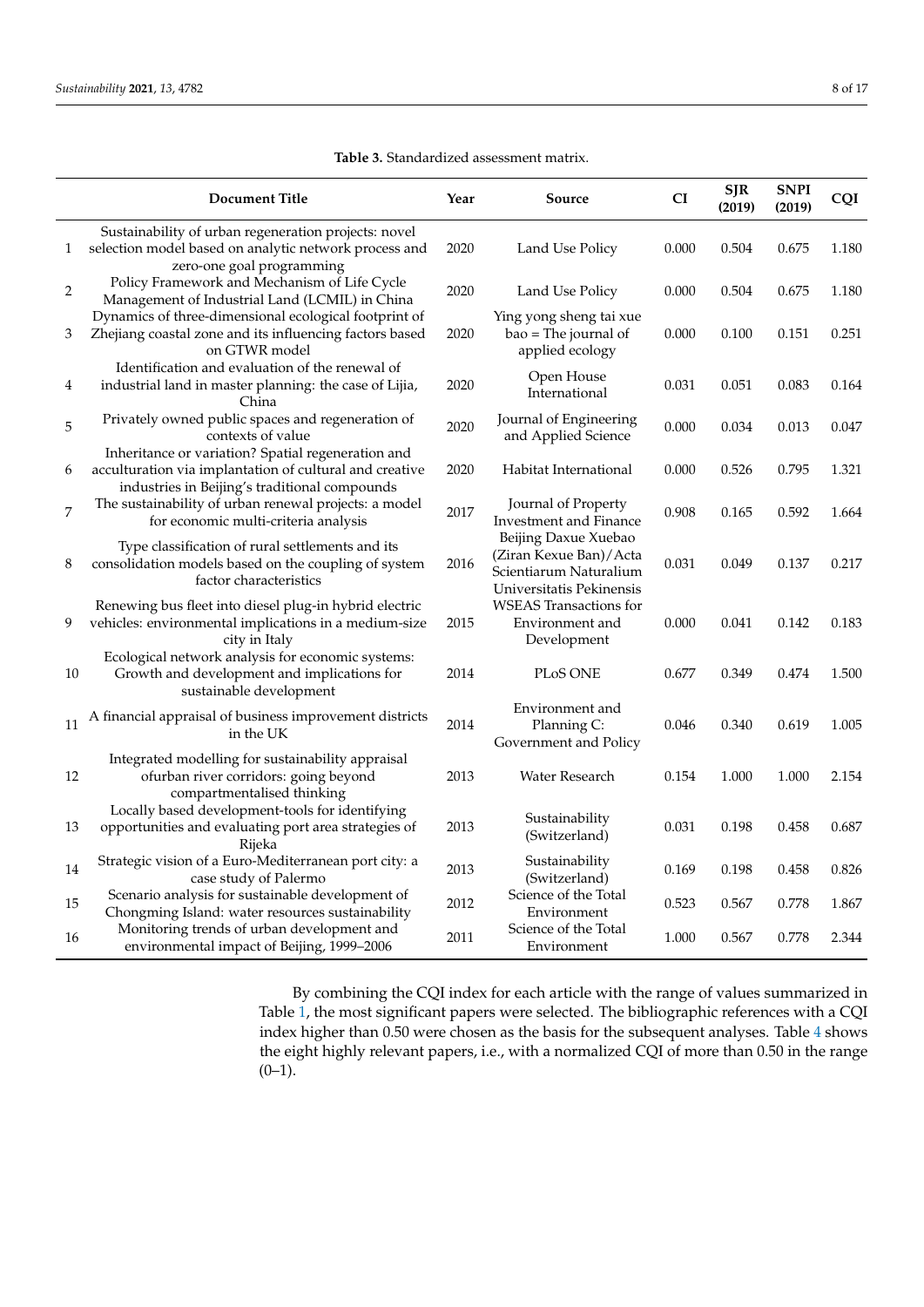<span id="page-8-0"></span>

|   | Document Title                                                                                                                                              | <b>COI</b> | <b>COI</b><br>$(0-1)$ |
|---|-------------------------------------------------------------------------------------------------------------------------------------------------------------|------------|-----------------------|
|   | Sustainability of urban regeneration projects: novel selection model based on analytic network process and<br>zero-one goal programming                     | 1.180      | 1.000                 |
|   | Policy Framework and Mechanism of Life Cycle Management of Industrial Land (LCMIL) in China                                                                 | 1.180      | 0.919                 |
|   | Dynamics of three-dimensional ecological footprint of Zhejiang coastal zone and its influencing factors<br>based on GTWR model                              | 0.251      | 0.797                 |
| 4 | Identification and evaluation of the renewal of industrial land in master planning: the case of Lijia, China                                                | 0.164      | 0.710                 |
| 5 | Privately owned public spaces and regeneration of contexts of value                                                                                         | 0.047      | 0.640                 |
| 6 | Inheritance or variation? Spatial regeneration and acculturation via implantation of cultural and creative<br>industries in Beijing's traditional compounds | 1.321      | 0.563                 |
|   | The sustainability of urban renewal projects: a model for economic multi-criteria analysis                                                                  | 1.664      | 0.503                 |
| 8 | Type classification of rural settlements and its consolidation models based on the coupling of system factor<br>characteristics                             | 0.217      | 0.503                 |

**Table 4.** Identification of the effective test sample.

## *4.3. Step 3: Studies Clustering*

The actual study sample is analyzed in its specific components. The absolute and relative use frequency of the attributes "economic", "environmental" and "social" in the text body of articles with CQI higher than 0.50 are defined and reported in the following Table [5.](#page-8-1)

<span id="page-8-1"></span>**Table 5.** Absolute and relative frequencies matrix of the words "economic", "environmental" and "social" in the eight survey articles.

|               | <b>Document Title</b>                                                                                                                                          | Total No. of<br>Words | «Economic» | «Environmental» | «Social» |
|---------------|----------------------------------------------------------------------------------------------------------------------------------------------------------------|-----------------------|------------|-----------------|----------|
|               | Monitoring trends of urban development and environmental<br>impact of Beijing, 1999-2006                                                                       | 10,365                | 38         | 80              | 6        |
|               |                                                                                                                                                                |                       | $0.37\%$   | $0.77\%$        | $0.06\%$ |
| $\mathcal{P}$ | Integrated modelling for sustainability appraisal of urban<br>river corridors: going beyond compartmentalised thinking                                         | 7295                  | 25         | 23              | 17       |
|               |                                                                                                                                                                |                       | $0.34\%$   | $0.32\%$        | 0.23%    |
| 3             | Scenario analysis for sustainable development of Chongming<br>Island: water resources sustainability                                                           | 4766                  | 13         | 20              | 3        |
|               |                                                                                                                                                                |                       | 0.27%      | 0.42%           | 0.06%    |
| 4             | The sustainability of urban renewal projects: a model for<br>economic multi-criteria analysis                                                                  | 5154                  | 11         | 9               | 15       |
|               |                                                                                                                                                                |                       | 0.21%      | 0.17%           | 0.29%    |
| 5             | Ecological network analysis for economic systems: growth<br>and development and implications for sustainable<br>development                                    | 5410                  | 58         | 5               | 3        |
|               |                                                                                                                                                                |                       | 0.97%      | 0.09%           | 0.06%    |
| 6             | Inheritance or variation? Spatial regeneration and<br>acculturation via implantation of cultural and creative<br>industries in Beijing's traditional compounds | 10,115                | 11         | 4               | 50       |
|               |                                                                                                                                                                |                       | 0.11%      | 0.04%           | 0.49%    |
| 7             | Sustainability of urban regeneration projects: novel selection<br>model based on analytic network process and zero-one goal<br>programming                     | 8875                  | 10         | 16              | 17       |
|               |                                                                                                                                                                |                       | $0.11\%$   | 0.18%           | 0.19%    |
| 8             | Policy Framework and Mechanism of Life Cycle Management<br>of Industrial Land (LCMIL) in China                                                                 | 9022                  | 16         | 50              | 14       |
|               |                                                                                                                                                                |                       | 0.18%      | $0.55\%$        | 0.16%    |

Depending on the relative frequency of the adjectives under investigation, the location of the eight papers in the sustainability tetrahedron is identified. The spatial coordinates of each paper are represented by the relative frequencies expressed in percentages in Table [5.](#page-8-1)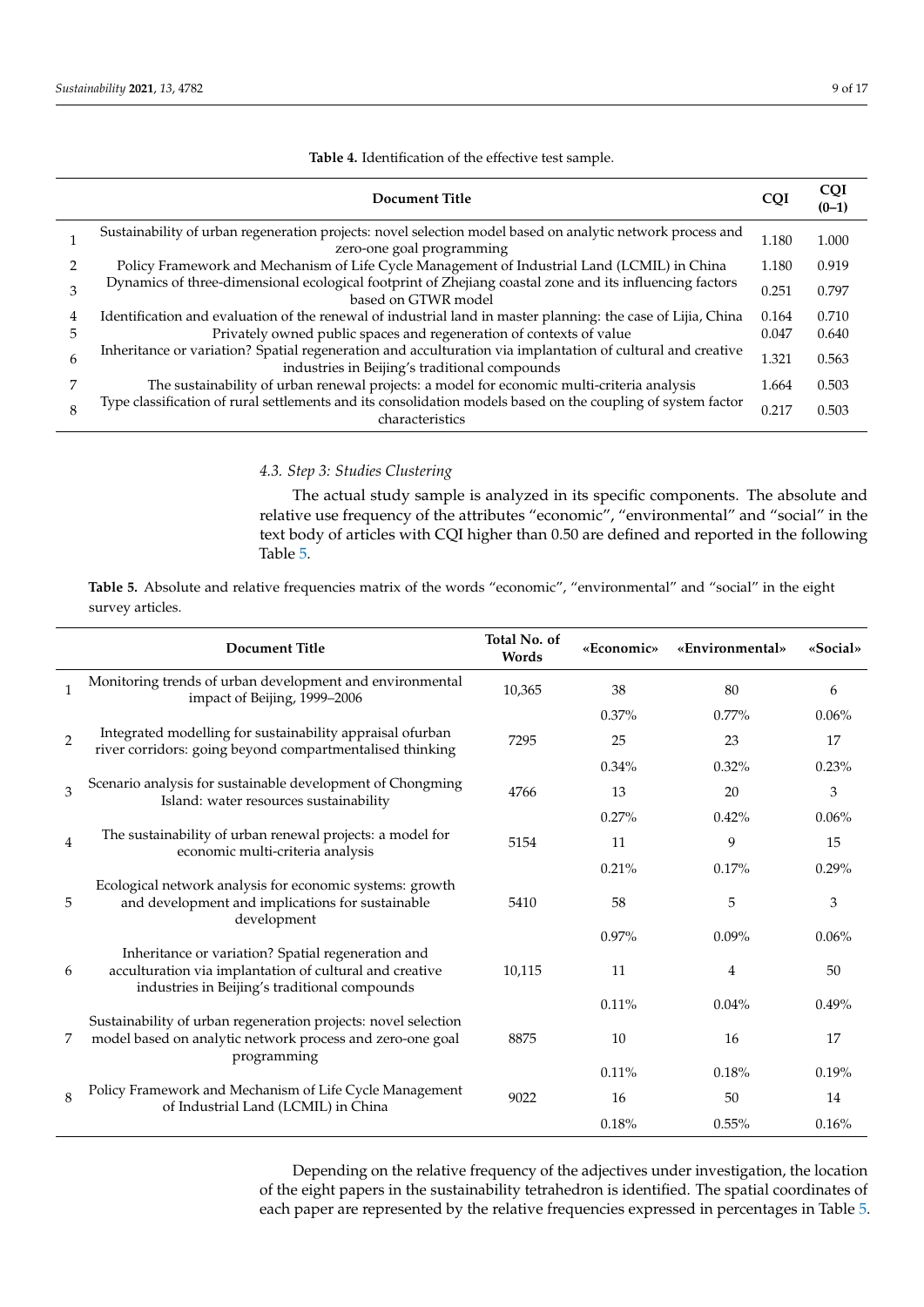Figure [3](#page-9-0) illustrates the sustainability tetrahedron with the spatially defined location of the papers under investigation. From the tetrahedron in Figure [3,](#page-9-0) the clusters of analysis into which publications that take into account one or more aspects of sustainability are extrapolated. On the basis of the semantic clusters thus identified, the eight articles are classified in Step 4 from a methodological-instrumental point of view.

<span id="page-9-0"></span>

#### **Figure 3.** Sustainability clusters.

# **Figure 3.** Sustainability clusters. *4.4. Step 4: Studies Classification*

*4.4. Step 4: Studies Clas[sif](#page-10-1)ication*  In Table 7, "Work Aims", "Evaluation Methods", "Operative Tools" and "Analysis Scale" considered in the i-th contribution are briefly reported. Each work is appropriately classified in relation to the prevailing type and/or types of sustainability according to the chromatic legend in Figure [3.](#page-9-0)

| <b>Work Aims</b><br><b>Document Title</b> |                                                                                                                                      | <b>Evaluation Methods</b>                                                                                                                                                                                                                              | <b>Operative Tools</b>                                                                                                                                                                                                                                           | <b>Analysis Scale</b>                                                                                                                                                      |             |      |       |
|-------------------------------------------|--------------------------------------------------------------------------------------------------------------------------------------|--------------------------------------------------------------------------------------------------------------------------------------------------------------------------------------------------------------------------------------------------------|------------------------------------------------------------------------------------------------------------------------------------------------------------------------------------------------------------------------------------------------------------------|----------------------------------------------------------------------------------------------------------------------------------------------------------------------------|-------------|------|-------|
|                                           |                                                                                                                                      |                                                                                                                                                                                                                                                        |                                                                                                                                                                                                                                                                  |                                                                                                                                                                            | Territorial | City | Urban |
| $\mathbf{1}$                              | Monitoring trends of<br>urban development<br>and environmental<br>impact in Beijing,<br>1999-2006                                    | To monitor the<br>negative effects on<br>human well-being<br>and ecosystem<br>integrity in the<br>urban development<br>system                                                                                                                          | Life Cost Analysis for<br>supply-side<br>environmental cost<br>evaluation, including<br>ecological service supply<br>and ecological and<br>economic losses                                                                                                       | Emergy-based<br>sustainability index<br>as aggregate<br>measure of the<br>economic benefit per<br>unit of<br>environmental<br>loading                                      |             |      |       |
| 2                                         | Integrated modelling<br>for sustainability<br>appraisal ofurban<br>river corridors:<br>Going beyond<br>compartmentalised<br>thinking | To explore the<br>benefit of an<br>integrated modelling<br>approach to SA and<br>how a structured<br>integrated model can<br>be used to provide a<br>coherent, consistent<br>and deliberative<br>platform to assess<br>policy or planning<br>proposals | Sustainability Appraisal<br>(SA): complex task that<br>involves integration of<br>social, environmental<br>and economic<br>considerations and often<br>requires trade-offs<br>between multiple<br>stakeholders that may<br>not easily be brought to<br>consensus | Bayesian Network:<br>probabilistic<br>graphical model that<br>represents a set of<br>variables and their<br>conditional<br>dependencies via a<br>directed acyclic<br>graph |             |      |       |

Table 6. Aims, methods, instruments and analysis scales of the eight survey articles.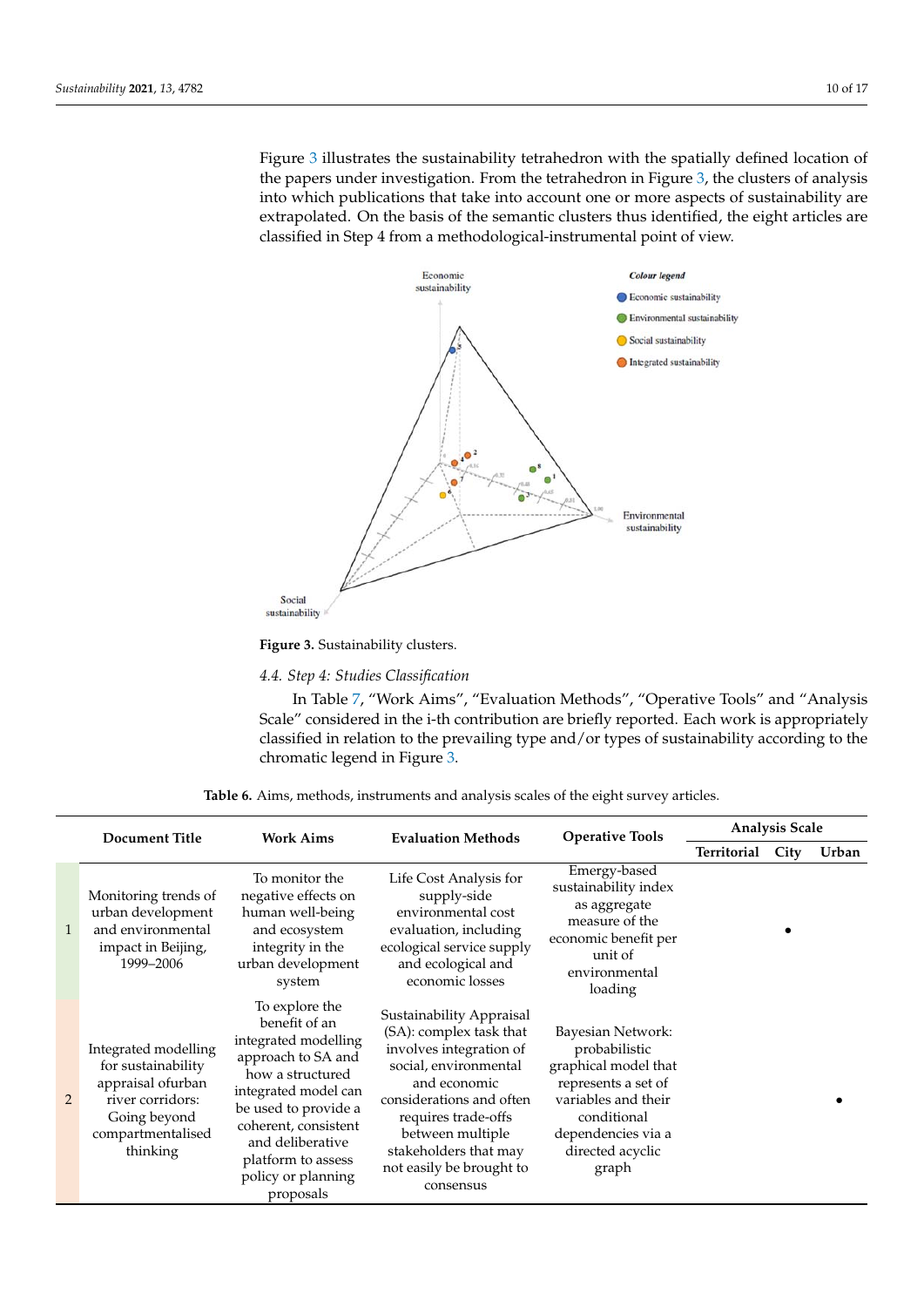<span id="page-10-1"></span>

| <b>Document Title</b> |                                                                                                                                                                                  | <b>Work Aims</b>                                                                                                                                                 | <b>Evaluation Methods</b>                                                                                  | <b>Operative Tools</b>                                                                                                         | <b>Analysis Scale</b> |      |       |  |
|-----------------------|----------------------------------------------------------------------------------------------------------------------------------------------------------------------------------|------------------------------------------------------------------------------------------------------------------------------------------------------------------|------------------------------------------------------------------------------------------------------------|--------------------------------------------------------------------------------------------------------------------------------|-----------------------|------|-------|--|
|                       |                                                                                                                                                                                  |                                                                                                                                                                  |                                                                                                            |                                                                                                                                | Territorial           | City | Urban |  |
| 3                     | Scenario analysis for<br>sustainable<br>development of<br>Chongming Island:<br>water resources<br>sustainability                                                                 | Scenario analysis for<br>the water resource<br>management                                                                                                        | Multi-objective<br>evaluation approach +<br>multi-level fuzzy logic                                        | Fuzzy<br>comprehensive<br>evaluation indices                                                                                   |                       |      |       |  |
| $\overline{4}$        | The sustainability of<br>urban renewal<br>projects: a model for<br>economic<br>multi-criteria<br>analysis                                                                        | To define a model<br>for the optimal<br>allocation of scarce<br>resources with the<br>aim of promoting<br>the sustainable<br>development of the<br>territory     | Multi-objective and<br>multi-criteria analysis +<br>linear programming<br>principles                       | Optimization model                                                                                                             |                       |      |       |  |
| 5                     | Ecological network<br>analysis for<br>economic systems:<br>growth and<br>development and<br>implications for<br>sustainable<br>development                                       | The quantification of<br>growth and<br>development in<br>urban economy of<br>the city                                                                            | Ecological network<br>analysis                                                                             | System-level indices<br>to quantify the<br>growth and<br>development in<br>sustainble key                                      |                       |      |       |  |
| 6                     | Inheritance or<br>variation? Spatial<br>regeneration and<br>acculturation via<br>implantation of<br>cultural and creative<br>industries in<br>Beijing's traditional<br>compounds | The evaluation of the<br>cultural impact of<br>the implantation of<br>new industries into<br>historic blocks                                                     | Cluster analysis +<br>Regression analysis +<br>questionnaires and<br>in-depth interviews +<br>space syntax | Linear regression<br>statistical tools                                                                                         |                       |      |       |  |
| 7                     | Sustainability of<br>urban regeneration<br>projects: novel<br>selection model<br>based on analytic<br>network process and<br>zero-one goal<br>programming                        | To define a<br>multi-criteria<br>evaluation model<br>capable of selecting<br>the projects that<br>must make up an<br>integrated urban<br>regeneration<br>program | Multi-criteria analysis                                                                                    | Analytic newtork<br>process + zero-one<br>goal programming                                                                     |                       |      |       |  |
| 8                     | Policy Framework<br>and Mechanism of<br>Life Cycle<br>Management of<br>Industrial Land<br>(LCMIL) in China                                                                       | Improvement of<br>industrial land use<br>for sustainable<br>urbanization and<br>smart growth in<br>urban areas                                                   | Life cycle management<br>analysis                                                                          | Life Cycle<br>Management of<br>Industrial Land<br>(LCMIL) model on<br>the basis of the "pre-<br>plan-do-check-act"<br>standard |                       |      |       |  |

**Table 7.** Aims, methods, instruments and analysis scales of the eight survey articles.

## <span id="page-10-0"></span>**5. Discussion**

The information in Table [7](#page-10-1) provides useful references for the construction of a theoretical assessment framework for (i) the analysis, (ii) the evaluation and (iii) the consequent choice of sustainable project initiatives. In light of the results obtained from the application of the proposed survey protocol, it is possible to outline the support of this methodology for the analysis, evaluation and choice of sustainable urban projects.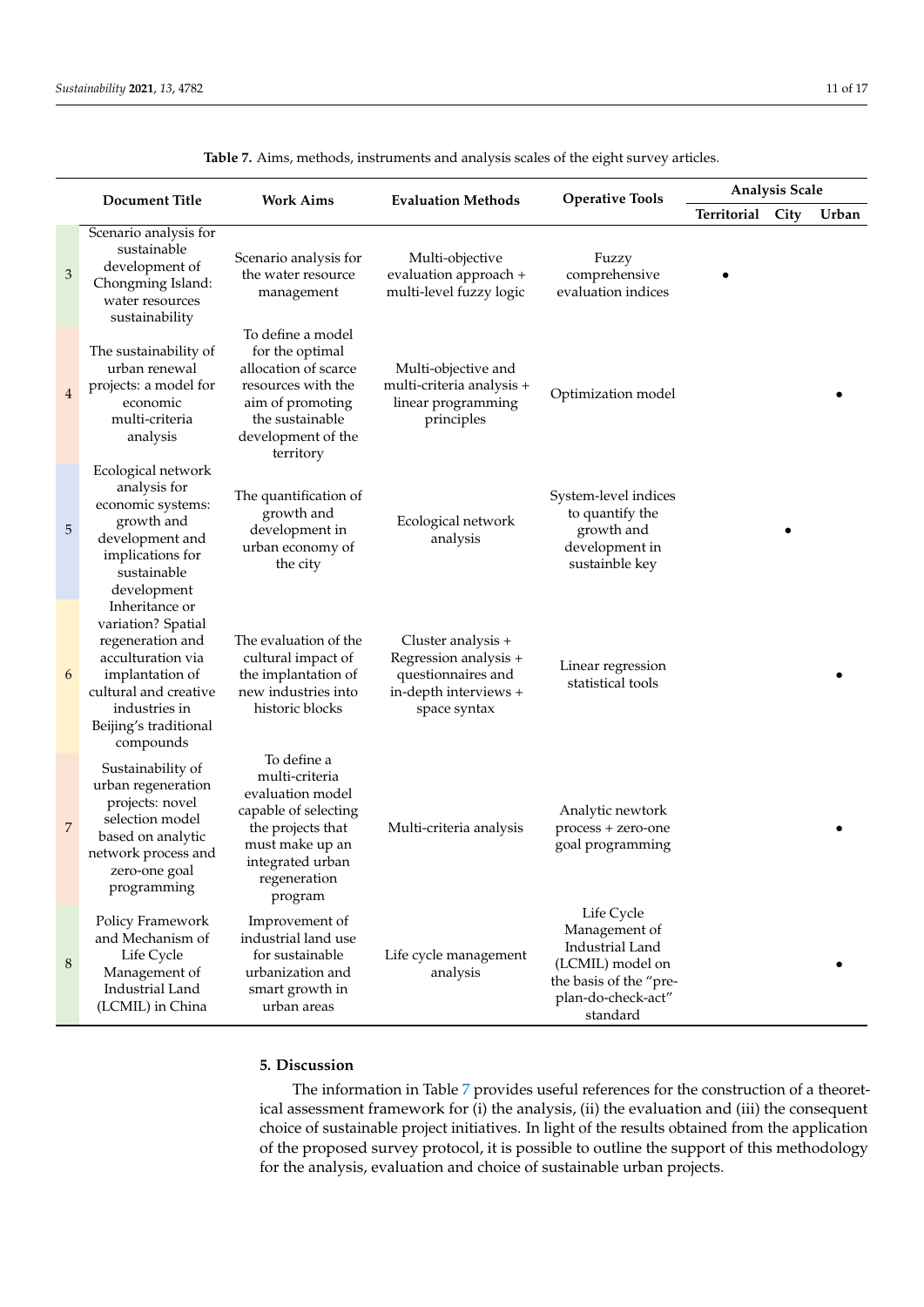## *5.1. Analysis*

In the planning, design, implementation and management phases of any type of project, both public and private, the need to analyze the design in a multidimensional manner with respect to the factors that characterize the project's life cycle stages is increasingly recognized. To this end, it is necessary to make use of extensive knowledge that contributes to providing a specific character to the project by examining some of its aspects according to the theoretical-methodological assumptions at the basis of the scientific sector considered and in compliance with the principles of environmental, social and economic sustainability [\[40\]](#page-15-10). The contamination and interconnection between multiple disciplines, brought together by the unanimous attempt to pursue the objectives of sustainability, make the system in which it operates highly complex and articulated in terms of subjects and variety of knowledge involved and *modus operandi* classifiable as unique and generally shared by the operating community.

The elaboration and implementation of methodologies and operational techniques capable of managing with greater accuracy the complexity of reality appears as a central issue to be considered in correspondence of the phases that mark the life cycle of an intervention and the evaluation of its levels of economic, social and environmental sustainability [\[41\]](#page-15-11).

To acquire an appreciation of the features of design complexity, it is necessary to operate in a city through actions that are planned, designed and implemented with reference to the life of the work conceived in a cyclic, consequential and integrated way [\[42](#page-15-12)[,43\]](#page-15-13). The adoption of the aspects of life cycle analysis, as well as those of ecological network analysis [\[44\]](#page-15-14), offers the opportunity to identify the mutual relationships between the elements characterizing the planning, design, construction, management during operation, and possible decommissioning phases that connote the life cycle of a single initiative, and the possibility to assess the adequacy of the solutions adopted with respect to the sustainability objectives regarding the environmental and socio-economic reference context.

#### *5.2. Evaluation*

The use of appropriate evaluation methods and tools makes it possible to manage an iterative process of control and assessment of the consistency between multidimensional factors characterizing the performance of the project to be implemented in compliance with the sustainability objectives to be pursued. A multiple number of methodological approaches provide answers to different evaluation issues established according to the intervention type and the data on the current frame of the territorial/urban context in which the project operates. With a view to sustainable urban design, assessment methods, such as multi-criteria methods useful for determining preferable and optimal design solutions while simultaneously considering sustainability clusters, provide the opportunity to analyze and choose among the different possible design alternatives the one that best satisfies the criteria, defined according to the assessment problem to be solved and the sustainability objective(s) to be achieved, and the one that performs most efficiently according to the indicators that can measure, quantitatively and/or qualitatively, the levels of urban sustainability after the design initiative [\[42\]](#page-15-12).

However, the use of multi-criteria methodologies is associated with the operational complexity of jointly considering multiple aspects of the project and the mutual relationships between them during the evaluation phase. The implementation of multi-dimensional methods and techniques often requires a high number of elaborations and, at the same time, the use of logical-operational mechanisms that are often difficult to structure. In order to overcome these difficulties, the construction of evaluation models with an alpha-numeric matrix takes into account the plurality of effects generated by a single project by structuring relations of simple structuring between the problem elements to be solved.

#### *5.3. Selection of Sustainable Urban Projects*

The use of mathematical models makes evaluation a valuable operational support for the management of complex decision-making systems. This is the case, for example,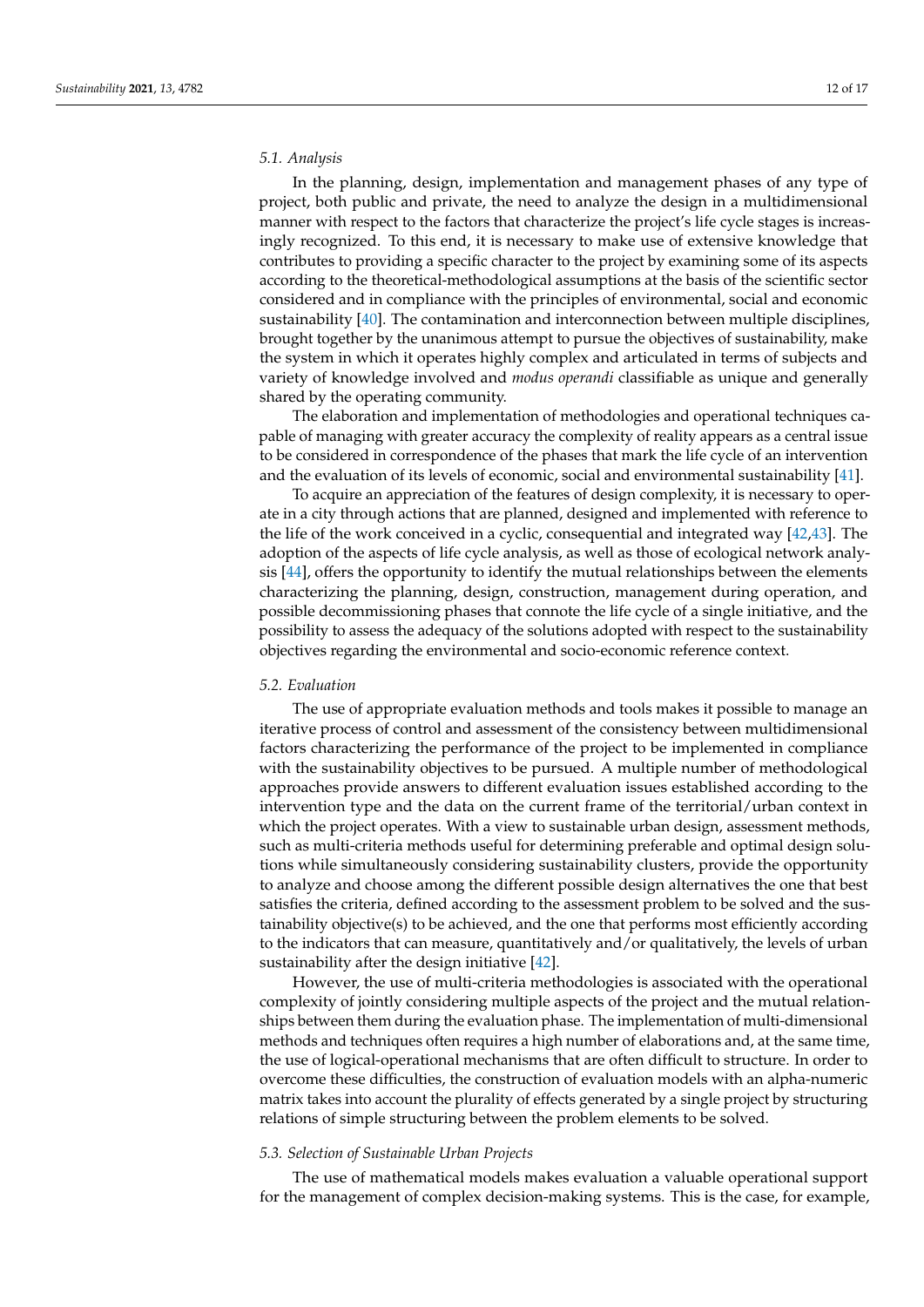when selecting between alternative intervention programs/projects to be chosen in order to pursue multiple and often conflicting objectives. In order to solve cases characterized by such a level of complexity, both in terms of the interests involved and of the scarcity of resources to be optimally managed, the use of integrated econometric models, which can be structured, for example, in the terms of goal programming (GP), or through the joint use of multi-criteria analysis tools (for example, the analytic network process), allows operators, both public and private, to plan investment programs aimed at ensuring the economic, social and environmental sustainability of the territory in a combined way [\[45](#page-15-15)[,46\]](#page-15-16).

With regard to GP, in the academic literature of the last decades there has been renewed interest in the development of operational research models, a branch of applied mathematics that includes goal programming models, to solve complex and highly uncertain decision-making processes [\[47](#page-15-17)[,48\]](#page-15-18). In particular, the need to obtain valuable solutions for conflicting objectives, be they economic, environmental or social, has led to the identification of goal programming as one of the most widely used multi-criteria decision-making techniques [\[49\]](#page-15-19). Several studies implemented goal programming for environmental objectives, e.g., to improve the management of public green spaces and for the control of natural water quality [\[50–](#page-15-20)[53\]](#page-15-21). Different authors have studied the advantages of goal programming for the selection of investments in territories, with reference to social welfare [\[54–](#page-15-22)[56\]](#page-15-23), revitalization strategies of historical centers [\[57](#page-15-24)[,58\]](#page-15-25), allocation of public road funds [\[59\]](#page-15-26), sustainability of social housing initiatives [\[60\]](#page-15-27), valorization of public buildings [\[61](#page-15-28)[–63\]](#page-16-0) and urban renewal projects [\[45,](#page-15-15)[64\]](#page-16-1).

In recent times, there has been exponential growth of advanced analytics techniques in the reference literature for advanced models capable of processing information collected on trends, preferences, tastes, and social and commercial behaviors of the community, expressed through judgments on the most widely used social networks (Facebook, Twitter, Instagram and so on) [\[65\]](#page-16-2). Social media are transparent crowdsourcing platforms [\[65–](#page-16-2)[69\]](#page-16-3), i.e., heterogeneous data sources, whose effective interpretation, by means of so-called sentiment analysis procedures, can generate models with high predictive capacities regarding changes in consumer preferences following unexpected shocks in the economic and social systems (e.g., the subprime crisis and the ongoing Covid-19 pandemic). Recent studies on advanced analytics techniques highlight the potential of these tools to define resilient urban systems, i.e., systems capable of satisfying the demands of local communities and containing the negative effects brought about by extreme stresses [\[70–](#page-16-4)[77\]](#page-16-5). In fact, the analysis of static data, as opposed to a dynamic approach such as that of advanced analytics, does not allow one to achieve resilient solutions that are able to ensure cities' functionality even in unusual conditions [\[78](#page-16-6)[–86\]](#page-16-7). The implementation of advanced sentiment analysis models, based on an ongoing monitoring and updating of implementation databases due to community experiences and preferences, can allow for the definition of a holistic model to deal with sudden economic shocks, to interact with the dynamics of urban systems and to play a supporting role for future sustainable urban planning decisions [\[77](#page-16-5)[,85](#page-16-8)[,86\]](#page-16-7).

#### <span id="page-12-0"></span>**6. Conclusions**

In spite of the fact that sustainable development has been, and still is, an internationally recognized objective for a city' s growth, there is a general operational difficulty in implementing sustainability in concrete actions to be pursued and in criteria to be applied in the evaluation of intervention programs (mid-level) and in urban transformation and territorial growth projects (minimum-level). Especially in the choice of spatial development projects, there is a priority need to use decision support models that allow for (i) specific knowledge of the context in which one intends to act; and (ii) the identification of sustainable design solutions in economic, environmental and social terms. With regard to the latter, the objectives of the United Nations 2030 Agenda, as expressed in the 17 SDGs, and those of the recent European Green New Deal strategy, provide the main framework for the elaboration of new urban planning and design proposals.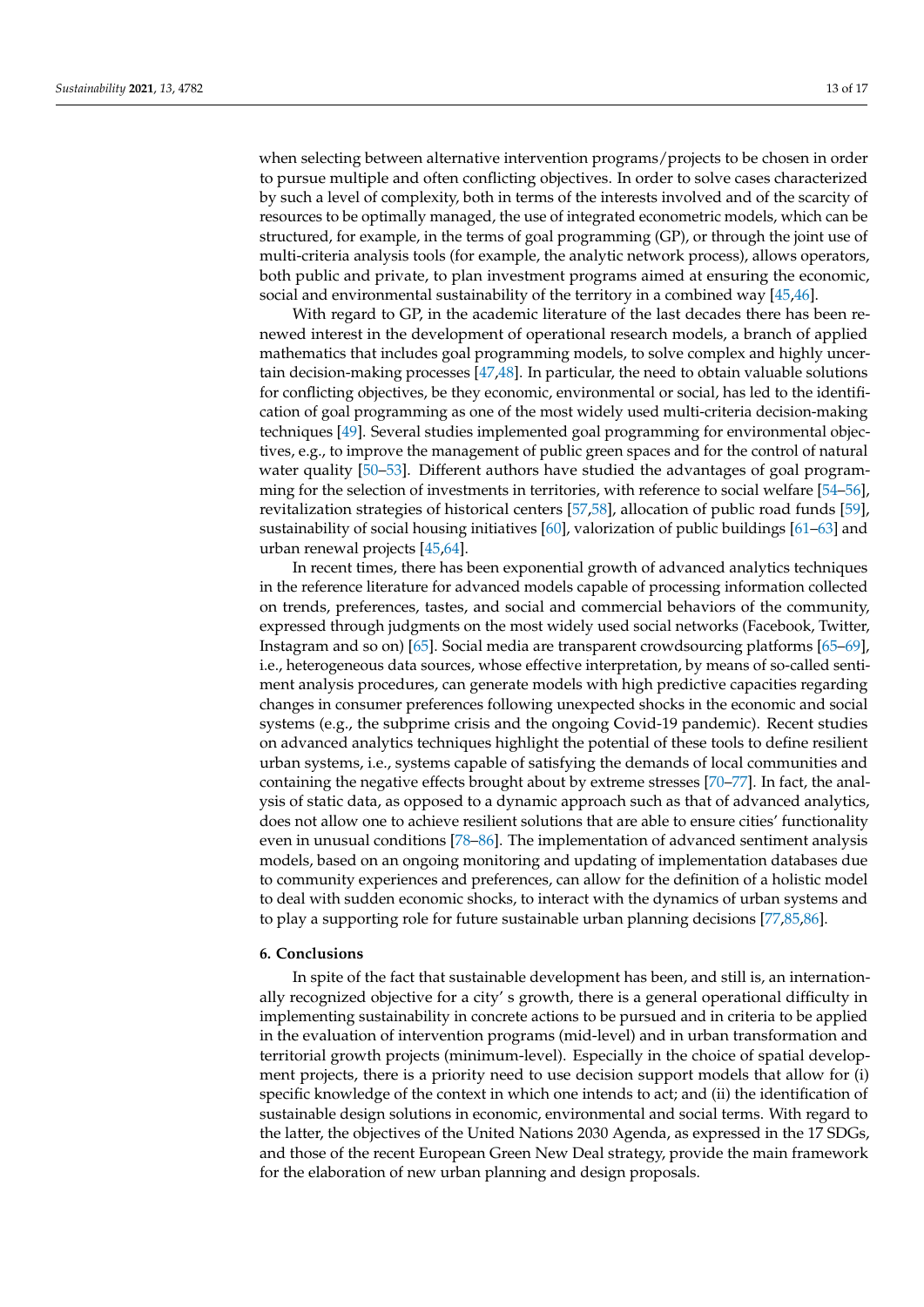The methodologies and tools of economic evaluation play a crucial role in the process of formulating cost-effective judgments, for example, between alternative design choices, taking into account the relationships existing among multiple aspects and the effects of sustainability generated by the intervention in the reference context [\[87\]](#page-16-9).

In the framework outlined, the present work aimed to offer an evaluative support, through the definition and implementation of a methodology for the selection of scientific contributions that, better than others, can be adopted for the pursuit of concrete objectives. With reference to the issue of urban sustainability, the articles identified through the application of the methodology developed provide a binding cognitive framework for research and the formulation of innovative logical-operational approaches, as a fundamental reference for an effective analysis and the evaluation and choice of the best performing and most "sustainable" interventions on the territory.

Moreover, it should be noted that the methodology proposed and applied in this work has allowed one to combine the theoretical-methodological contributions developed by researchers operating in different sectors, in order to define a clear and systemic scientific framework for potential public and private users. In this sense, the protocol defined, articulated in four steps that can be easily followed for any practical objective, allows one to adequately enhance the scientific activity of the researchers, where it expresses the complementarity inherent in the ideas and the tools developed in the various papers selected, which will be studied and applied by operators for the definition of effective solutions according to the objective of interest. Of course, the multi-criteria process of assessing the scientific relevance of contributions in the literature has some limitations. These include (i) the collection and review of contributions extracted only from the Scopus motor research; (ii) the use of a small number of scientific quality indicators as inclusion/exclusion criteria of the papers collected by Scopus; and (iii) the implementation of clustering techniques of an empirical and non-logical-mathematical nature, as in the case of the principal component analysis method. The illustrated limitations also provide an opportunity to reflect on the possible research perspectives suggested by this research, in order to apply the logical-operative evidence of the eight papers analyzed in real case studies. This concrete application will allow one to supply operative indications to private and public subjects for the sustainable management projects in urban contexts. Finally, the trial use of innovative techniques, e.g., goal programming and advanced analytics, to support the urban sustainable evaluation, in a separate or integrated manner, should be further explored.

**Author Contributions:** This research is the result of the joint work of the four authors, to which the work has to be attributed in equal parts. All authors have read and agreed to the published version of the manuscript.

**Funding:** This research received no external funding.

**Institutional Review Board Statement:** Not applicable.

**Informed Consent Statement:** Not applicable.

**Data Availability Statement:** Data supporting reported analysis results can be found consulting <https://www.scopus.com> (accessed on 7 January 2021) with the keywords used in the proposed research methodology.

**Conflicts of Interest:** The authors declare no conflict of interest.

#### **References**

- <span id="page-13-0"></span>1. Scovronick, N.; Budolfson, M.B.; Dennig, F.; Fleurbaey, M.; Siebert, A.; Socolow, R.H.; Wagner, F. Impact of population growth and population ethics on climate change mitigation policy. *Proc. Natl. Acad. Sci. USA* **2017**, *114*, 12338–12343. [\[CrossRef\]](http://doi.org/10.1073/pnas.1618308114) [\[PubMed\]](http://www.ncbi.nlm.nih.gov/pubmed/29087298)
- <span id="page-13-1"></span>2. Eigenbrod, F.; Bell, V.A.; Davies, H.N.; Heinemeyer, A.; Armsworth, P.R.; Gaston, K.J. The impact of projected increases in urbanization on ecosystem services. *Proc. R. Soc. Lond. B Biol. Sci.* **2011**, *278*, 3201–3208. [\[CrossRef\]](http://doi.org/10.1098/rspb.2010.2754)
- <span id="page-13-2"></span>3. Di Castri, F. Landscape ecology in a changing globalized environment. *Landsc. Ecol.* **1997**, *12*, 3–5. [\[CrossRef\]](http://doi.org/10.1007/BF02698202)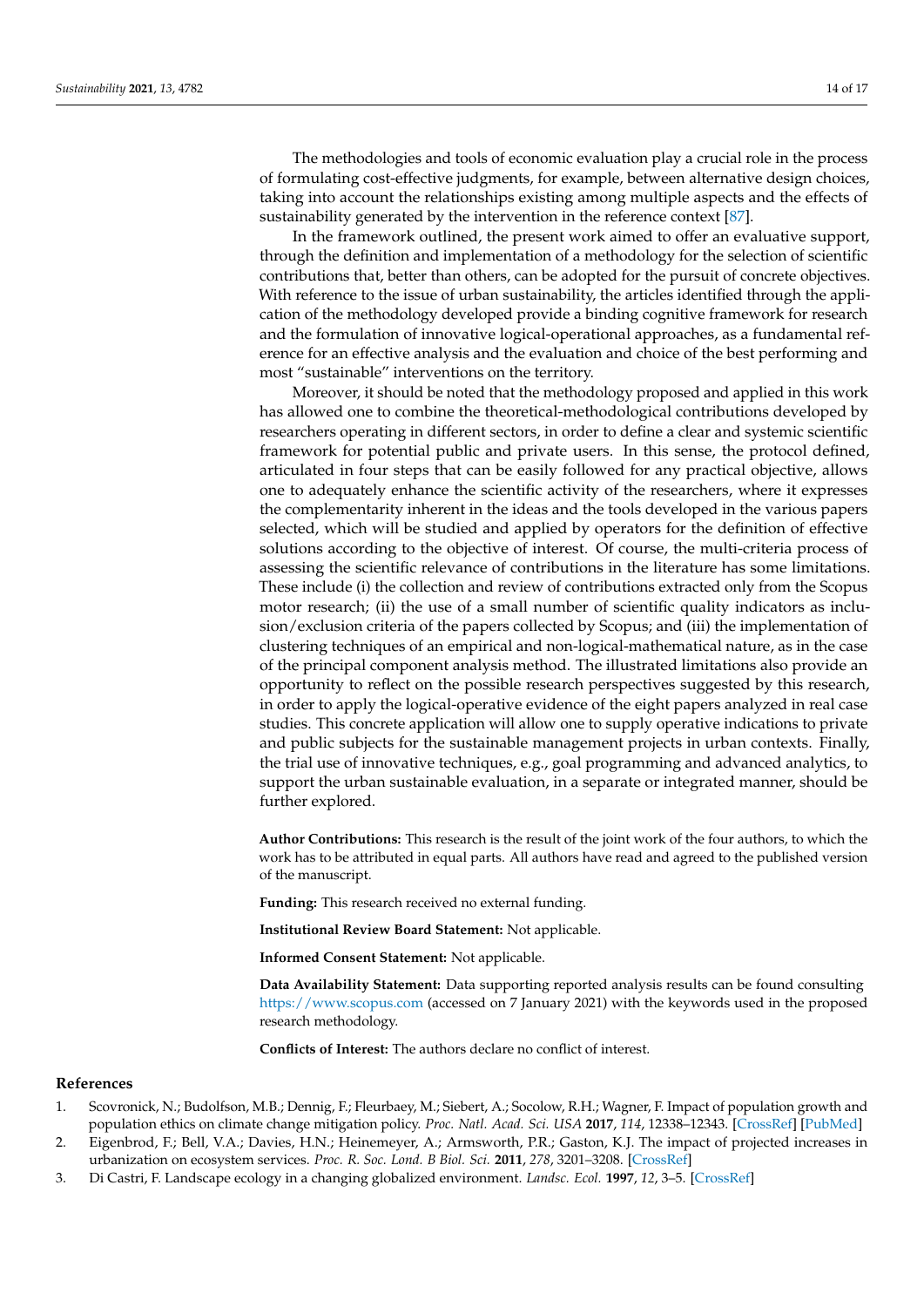- <span id="page-14-0"></span>4. Privitera, R. *Campagne e Metropoli: Fra Protezione Agricola e Perequazione Urbanistica nei Territori Della Dispersione Insediativa*; CreateSpace Independent Publishing Platform: Scotts Valley, CA, USA, 2016; pp. 147–150.
- <span id="page-14-1"></span>5. Jabareen, Y.R. Sustainable urban forms: Their typologies, models, and concepts. *J. Plan. Educ. Res.* **2006**, *26*, 38–52. [\[CrossRef\]](http://doi.org/10.1177/0739456X05285119)
- <span id="page-14-2"></span>6. Farr, D. *Sustainable Urbanism: Urban Design with Nature*; John Wiley & Sons: Hoboken, NJ, USA, 2012.
- <span id="page-14-3"></span>7. Brundtland, G.H.; Khalid, M.; Agnelli, S.; Al-Athel, S.; Chidzero, B.J.N.Y. *Our Common Future*; World Commission on Environment and Development: New York, NY, USA, 1987.
- <span id="page-14-4"></span>8. World Conservation Union/United Nations Environmental Program; The World Wide Fund for Nature. *Caring for the Earth: A Strategy for Sustainable Living*; IUCN: Gland, Switzerland, 1991.
- <span id="page-14-5"></span>9. Van Elegem, B.; Embo, T.; Lust, N. A methodology to select the best locations for new urban forests using multicriteria analysis. *Forestry* **2002**, *75*, 13–23. [\[CrossRef\]](http://doi.org/10.1093/forestry/75.1.13)
- <span id="page-14-6"></span>10. COM/2005/0718 def. Notice from the Commission to the Council and the European Parliament on a Thematic Strategy on the Urban Environment. Available online: [https://eur-lex.europa.eu/legal-content/IT/TXT/HTML/?uri=LEGISSUM:](https://eur-lex.europa.eu/legal-content/IT/TXT/HTML/?uri=LEGISSUM:l28171&from=IT) [l28171&from=IT](https://eur-lex.europa.eu/legal-content/IT/TXT/HTML/?uri=LEGISSUM:l28171&from=IT) (accessed on 25 March 2021).
- <span id="page-14-7"></span>11. Konijnendijk, C.C.; Nilsson, K.; Randrup, T.B.; Shipperijn, J. Defining urban forestry. A comparative perspective of North America and Europe. *Urban For. Urban Green.* **2006**, *4*, 93–103. [\[CrossRef\]](http://doi.org/10.1016/j.ufug.2005.11.003)
- <span id="page-14-8"></span>12. Kjell, N.; Sangster, M.; Konijnendijk, C.C. *Forests, Trees and Human Health and Well-Being*; Springer: Dordrecht, The Netherlands, 2011.
- <span id="page-14-9"></span>13. European Commission (EC). Directive 2007/2/EC of the European Parliament and of the Council of 14 March 2007 Establishing an Infrastructure for Spatial Information in the European Community. 2007. Available online: [https://eur--lex.europa.eu/](https://eur--lex.europa.eu/legalcontent/EN/TXT/PDF/?uri=CELEX:32007L0002&from=E) [legalcontent/EN/TXT/PDF/?uri=CELEX:32007L0002&from=E](https://eur--lex.europa.eu/legalcontent/EN/TXT/PDF/?uri=CELEX:32007L0002&from=E) (accessed on 23 March 2021).
- <span id="page-14-10"></span>14. Colglazier, W. Sustainable development agenda: 2030. *Science* **2015**, *349*, 1048–1050. [\[CrossRef\]](http://doi.org/10.1126/science.aad2333) [\[PubMed\]](http://www.ncbi.nlm.nih.gov/pubmed/26339011)
- <span id="page-14-11"></span>15. Locurcio, M.; Morano, P.; Tajani, F.; Di Liddo, F. An innovative GIS-based territorial information tool for the evaluation of corporate properties: An application to the Italian context. *Sustainability* **2020**, *12*, 5836. [\[CrossRef\]](http://doi.org/10.3390/su12145836)
- 16. De Paola, P.; Del Giudice, V.; Massimo, D.E.; Forte, F.; Musolino, M.; Malerba, A. Isovalore maps for the spatial analysis of real estate market: A case study for a central urban area of Reggio Calabria, Italy. In *Smart Innovation, Systems and Technologies*; Bevilacqua, C., Calabro, F., Della Spina, L., Eds.; Springer: Cham, Switzerland, 2018; Volume 100, pp. 402–410.
- <span id="page-14-12"></span>17. Del Giudice, V.; De Paola, P. Spatial analysis of residential real estate rental market with geo-additive models. In *Advances in Automated Valuation Modelling*; Springer: Cham, Switzerland, 2017; pp. 155–162.
- <span id="page-14-13"></span>18. Di Liddo, F.; Morano, P.; Tajani, F.; Torre, C.M. An innovative methodological approach for the analysis of the effects of urban interventions on property prices. *Valori E Valutazioni* **2020**, *26*, 25–49.
- <span id="page-14-14"></span>19. Morano, P.; Rosato, P.; Tajani, F.; Manganelli, B.; Di Liddo, F. Contextualized property market models vs. generalized mass appraisals: An innovative approach. *Sustainability* **2019**, *11*, 4896. [\[CrossRef\]](http://doi.org/10.3390/su11184896)
- <span id="page-14-15"></span>20. Orlando, G.; Selicato, F.; Torre, C.M. The use of GIS as tool to support risk assessment. In *Geo-information for Disaster Management*; Zlatanova, S., van Oosterom, P., Fendel, E.M., Eds.; Springer: Berlin/Heidelberg, Germany, 2005; pp. 1381–1399.
- <span id="page-14-16"></span>21. Morano, P.; Tajani, F.; Locurcio, M. GIS application and econometric analysis for the verification of the financial feasibility of roof-top wind turbines in the city of Bari (Italy). *Renew. Sustain. Energy Rev.* **2017**, *70*, 999–1010. [\[CrossRef\]](http://doi.org/10.1016/j.rser.2016.12.005)
- <span id="page-14-17"></span>22. Morano, P.; Tajani, F.; Locurcio, M. Land use, economic welfare and property values: An analysis of the interdependencies of the real-estate market with zonal and socio-economic variables in the municipalities of Apulia region (Italy). In *Sustainable Infrastructure: Breakthroughs in Research and Practice*; Clarke, S., Jennex, Murray E., Anttiroiko, A., Eds.; IGI Global, Information Resources Management Association: Hershey, PA, USA, 2020; Volume 2, pp. 414–437.
- <span id="page-14-18"></span>23. Bonifazi, A.; Sannicandro, V.; Attardi, R.; Di Cugno, G.; Torre, C.M. Countryside vs city: A user-centered approach to open spatial indicators of urban sprawl. In *Computational Science and Its Applications—ICCSA 2016*; Lecture Notes in Computer Science; Gervasi, O., Murgante, B., Misra, S., Garau, C., Blecic, I., Taniar, D., Apduhan, B.O., Rocha, A.M.A.C., Tarantino, E., Torre, C.M., et al., Eds.; Springer: Cham, Switzerland, 2016; Volume 9789, pp. 161–176.
- <span id="page-14-19"></span>24. Colombo, L.; Palomba, I.G.; Sannicandro, V.; Torre, C.M. Geographic data infrastructure and support system to the evaluation of urban densification. In *Computational Science and Its Applications—ICCSA 2015*; Lecture Notes in Computer Science; Gervasi, O., Murgante, B., Misra, S., Garau, C., Blecic, I., Taniar, D., Apduhan, B.O., Rocha, A.M.A.C., Tarantino, E., Torre, C.M., et al., Eds.; Springer: Cham, Switzerland, 2015; Volume 9157, pp. 330–341.
- <span id="page-14-20"></span>25. Guarini, M.R.; Locurcio, M.; Battisti, F. GIS-based multi-criteria decision analysis for the "highway in the sky". In *Computational Science and Its Applications—ICCSA 2015*; Lecture Notes in Computer Science; Gervasi, O., Murgante, B., Misra, S., Garau, C., Blecic, I., Taniar, D., Apduhan, B.O., Rocha, A.M.A.C., Tarantino, E., Torre, C.M., et al., Eds.; Springer: Cham, Switzerland, 2015; Volume 9157, pp. 146–161.
- <span id="page-14-21"></span>26. Long, X.; Yu, H.; Sun, M.; Wang, X.C.; Klemeš, J.J.; Xie, W.; Wang, C.; Li, W.; Wang, Y. Sustainability evaluation based on the Three-dimensional Ecological Footprint and Human Development Index: A case study on the four island regions in China. *J. Environ. Manag.* **2020**, *265*, 110509. [\[CrossRef\]](http://doi.org/10.1016/j.jenvman.2020.110509) [\[PubMed\]](http://www.ncbi.nlm.nih.gov/pubmed/32421554)
- <span id="page-14-22"></span>27. Shah, S.A.A.; Zhou, P.; Walasai, G.D.; Mohsin, M. Energy security and environmental sustainability index of South Asian countries: A composite index approach. *Ecol. Indic.* **2019**, *106*, 105507. [\[CrossRef\]](http://doi.org/10.1016/j.ecolind.2019.105507)
- <span id="page-14-23"></span>28. Hansuebsai, A.; Kaosod, A.; Kanchanasing, T. A new environmental performance index based on the carbon footprint, VOC emissions, and waste in a printing house. *Eng. Rep.* **2020**, *2*, e12165. [\[CrossRef\]](http://doi.org/10.1002/eng2.12165)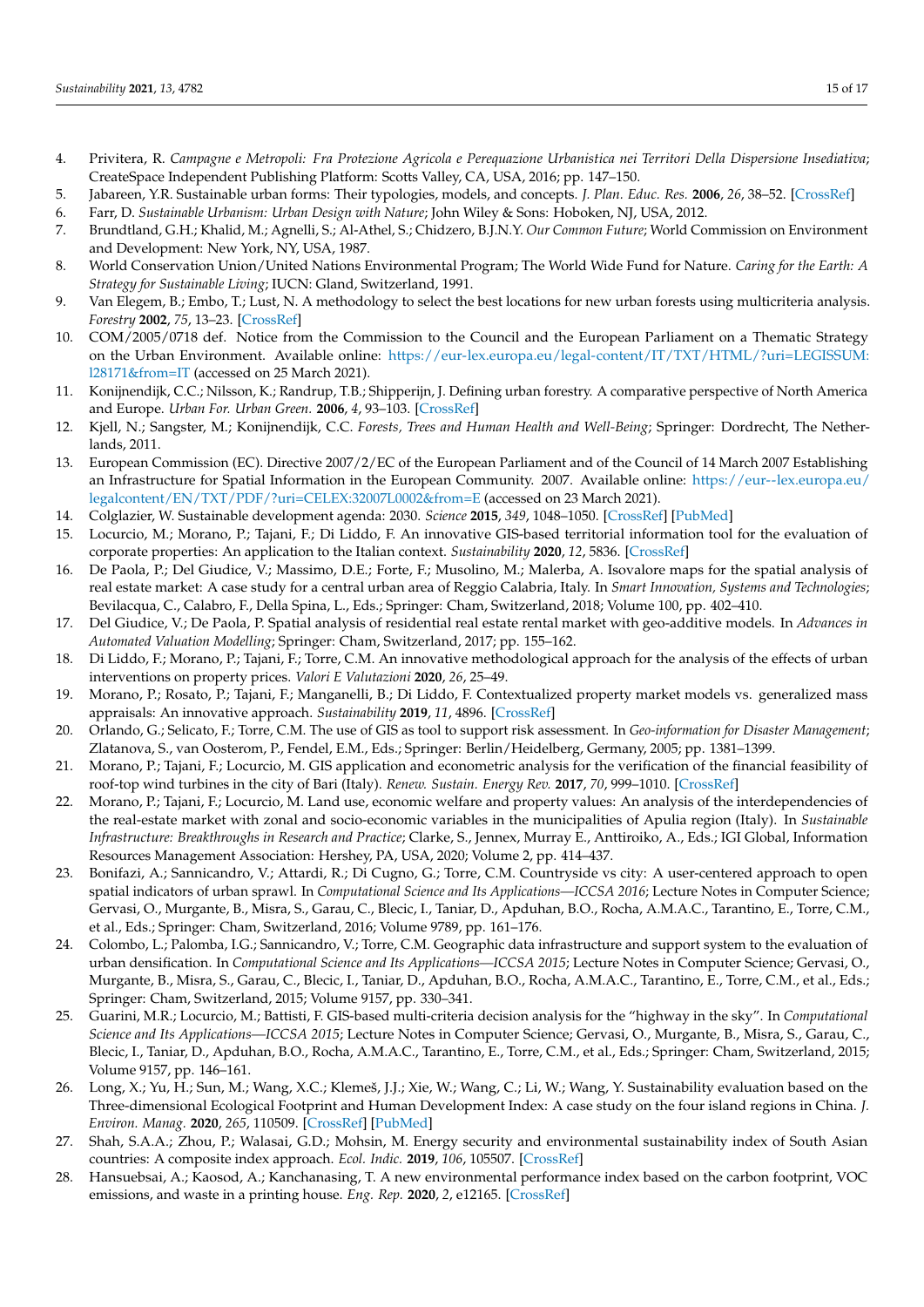- <span id="page-15-0"></span>29. Richter, B.; Behnisch, M. Integrated evaluation framework for environmental planning in the context of compact green cities. *Ecol. Indic.* **2019**, *96*, 38–53. [\[CrossRef\]](http://doi.org/10.1016/j.ecolind.2018.05.025)
- <span id="page-15-1"></span>30. Tokimatsu, K.; Dupuy, L.; Hanley, N. Using genuine savings for climate policy evaluation with an integrated assessment model. *Environ. Resour. Econ.* **2019**, *72*, 281–307. [\[CrossRef\]](http://doi.org/10.1007/s10640-018-0292-2)
- <span id="page-15-2"></span>31. Lind, N. A Development of the Human Development Index. *Soc. Indic. Res.* **2019**, *146*, 409–423. [\[CrossRef\]](http://doi.org/10.1007/s11205-019-02133-9)
- <span id="page-15-3"></span>32. Kalimeris, P.; Bithas, K.; Richardson, C.; Nijkamp, P. Hidden linkages between resources and economy: A "Beyond-GDP" approach using alternative welfare indicators. *Ecol. Econ.* **2020**, *169*, 106508. [\[CrossRef\]](http://doi.org/10.1016/j.ecolecon.2019.106508)
- <span id="page-15-4"></span>33. Pais, D.F.; Afonso, T.L.; Fuinhas, A. Are economic growth and sustainable development converging? Evidence from the comparable Genuine Progress Indicator for Organization for Economic Co-operation and Development Countries. *Int. J. Energy Econ. Policy* **2019**, *9*, 202. [\[CrossRef\]](http://doi.org/10.32479/ijeep.7678)
- <span id="page-15-5"></span>34. Vukoszavlyev, S. The connenction between global innovation index and economic well-being indexes. *Appl. Stud. Agribus. Commer.* **2019**, *13*, 87–92. [\[CrossRef\]](http://doi.org/10.19041/APSTRACT/2019/3-4/11)
- <span id="page-15-6"></span>35. Salata, S. Towards the Paradigm of 'Eco-systemic Planning'. *Ecol. Compat. Urban Plan.* **2019**, 27–43.
- <span id="page-15-7"></span>36. Ribeiro, P.J.G.; Gonçalves, L.A.P.J. Urban resilience: A conceptual framework. *Sustain. Cities Soc.* **2019**, *50*, 101625. [\[CrossRef\]](http://doi.org/10.1016/j.scs.2019.101625)
- 37. Burton, H.V.; Deierlein, G.; Lallemant, D.; Singh, Y. Measuring the Impact of Enhanced Building Performance on the Seismic Resilience of a Residential Community. *Earthq. Spectra* **2017**, *33*, 1347–1367. [\[CrossRef\]](http://doi.org/10.1193/040916eqs057m)
- <span id="page-15-8"></span>38. Vona, M.; Manganelli, B.; Tataranna, S.; Anelli, A. An optimized procedure to estimate the economic seismic losses of existing reinforced concrete buildings due to seismic damage. *Buildings* **2018**, *8*, 144. [\[CrossRef\]](http://doi.org/10.3390/buildings8100144)
- <span id="page-15-9"></span>39. Gargiulo, F.; Silvestri, S.; Ciampi, M. A clustering based methodology to support the translation of medical specifications to software models. *Appl. Soft Comput.* **2018**, *71*, 199–212. [\[CrossRef\]](http://doi.org/10.1016/j.asoc.2018.03.057)
- <span id="page-15-10"></span>40. Rizzo, F. Il territorio come organizzazione autopoietica, struttura dissipativa e sistema politico-amministrativo: Una scienza del valore e delle valutazioni. In *Dimensione Ecologica e Sviluppo Locale: Problemi di Valutazione*; Maciocco, G., Marchi, G., Eds.; Franco Angeli: Milano, Italy, 2020.
- <span id="page-15-11"></span>41. Kähkönen, K. Level of complexity in projects and its impacts on managerial solutions. *Int. Proj. Manag. Assoc.* **2008**, *XXIX*, 3.
- <span id="page-15-12"></span>42. Liu, G.; Yang, Z.; Chen, B.; Ulgiati, S. Monitoring trends of urban development and environmental impact of Beijing, 1999–2006. *Sci. Total Environ.* **2011**, *409*, 3295–3308. [\[CrossRef\]](http://doi.org/10.1016/j.scitotenv.2011.05.045)
- <span id="page-15-13"></span>43. Dai, B.; Gu, X.; Xie, B. Policy Framework and Mechanism of Life Cycle Management of Industrial Land (LCMIL) in China. *Land Use Policy* **2020**, *99*, 104997. [\[CrossRef\]](http://doi.org/10.1016/j.landusepol.2020.104997)
- <span id="page-15-14"></span>44. Huang, J.; Ulanowicz, R.E. Ecological network analysis for economic systems: Growth and development and implications for sustainable development. *PLoS ONE* **2014**, *9*, e100923. [\[CrossRef\]](http://doi.org/10.1371/journal.pone.0100923)
- <span id="page-15-15"></span>45. Nesticò, A.; Sica, F. The sustainability of urban renewal projects: A model for economic multi-criteria analysis. *J. Prop. Invest. Financ.* **2017**, *35*, 397–409. [\[CrossRef\]](http://doi.org/10.1108/JPIF-01-2017-0003)
- <span id="page-15-16"></span>46. Nesticò, A.; Elia, C.; Naddeo, V. Sustainability of urban regeneration projects: Novel selection model based on analytic network process and zero-one goal programming. *Land Use Policy* **2020**, *99*, 104831. [\[CrossRef\]](http://doi.org/10.1016/j.landusepol.2020.104831)
- <span id="page-15-17"></span>47. Walker, M. *Introduction to Genetic Programming*; Tech. Np, University of Montana: Missoula, MT, USA, 2001. [\[CrossRef\]](http://doi.org/10.7551/mitpress/1108.003.0006)
- <span id="page-15-18"></span>48. Linares, P.; Romero, C. Aggregation of preferences in an environmental economics context: A goal-programming approach. *Omega* **2002**, *30*, 89–95. [\[CrossRef\]](http://doi.org/10.1016/S0305-0483(01)00059-7)
- <span id="page-15-19"></span>49. Caballero, R.; Gómez, T.; Ruiz, F. Goal programming: Realistic targets for the near future. *J. Multi Criteria Decis. Anal.* **2009**, *16*, 79–110. [\[CrossRef\]](http://doi.org/10.1002/mcda.442)
- <span id="page-15-20"></span>50. Porterfield, R.L. A goal programming model to guide and evaluate tree improvement programs. *For. Sci.* **1976**, *22*, 417–430.
- 51. Chang, S.J.; Buongiorno, J. A programming model for multiple use forestry. *J. Environ. Manag.* **1981**, *13*, 45–58.
- 52. Hubres, R.J.; Rensi, G. Implications of goal programming in forest resource allocation: Some comments. *For. Sci.* **1981**, *27*, 454–459.
- <span id="page-15-21"></span>53. Chen, H.W.; Chang, N.B. Water pollution control in the river basin by fuzzy genetic algorithm-based multiobjective programming modeling. *Water Sci. Technol.* **1998**, *37*, 55–63. [\[CrossRef\]](http://doi.org/10.2166/wst.1998.0308)
- <span id="page-15-22"></span>54. Ben-Shahar, H.; Mazor, A.; Pines, D. Town planning and welfare maximization: A methodological approach. *Reg. Stud.* **1969**, *3*, 105–113. [\[CrossRef\]](http://doi.org/10.1080/09595236900185141)
- 55. Lee, C. *Models in Planning*; Pergamon Press: Oxford, UK, 1973.
- <span id="page-15-23"></span>56. Lee, S.M.; Keown, A.J. Integer goal programming model for urban renewal planning. *Urban Syst.* **1979**, *4*, 17–26. [\[CrossRef\]](http://doi.org/10.1016/0147-8001(79)90003-2)
- <span id="page-15-24"></span>57. Chang, Y.H.; Wey, W.M.; Tseng, H.Y. Using ANP priorities with goal programming for revitalization strategies in historic transport: A case study of the Alishan Forest Railway. *Expert Syst. Appl.* **2009**, *36*, 8682–8690. [\[CrossRef\]](http://doi.org/10.1016/j.eswa.2008.10.024)
- <span id="page-15-25"></span>58. Courtney, J.F., Jr.; Klastorin, T.D.; Ruefli, T.W. A goal programming approach to urban-suburban location preferences. *Manag. Sci.* **1972**, *18*, 258. [\[CrossRef\]](http://doi.org/10.1287/mnsc.18.6.B258)
- <span id="page-15-26"></span>59. Taplin, J.H.; Qiu, M.; Zhang, Z. Allocation of public road funds by goal programming on multiple criteria. *Aust. J. Public Adm.* **1995**, *54*, 58–64. [\[CrossRef\]](http://doi.org/10.1111/j.1467-8500.1995.tb01111.x)
- <span id="page-15-27"></span>60. Morano, P.; Tajani, F. Break Even Analysis for the financial verification of urban regeneration projects. In *Applied Mechanics and Materials*; Trans Tech Publications Ltd.: Bologna, Italy, 2013; Volume 438, pp. 1830–1835.
- <span id="page-15-28"></span>61. Manganelli, B.; Tajani, F. Optimised management for the development of extraordinary public properties. *J. Prop. Invest. Financ.* **2014**, *32*, 187–201. [\[CrossRef\]](http://doi.org/10.1108/JPIF-05-2013-0034)